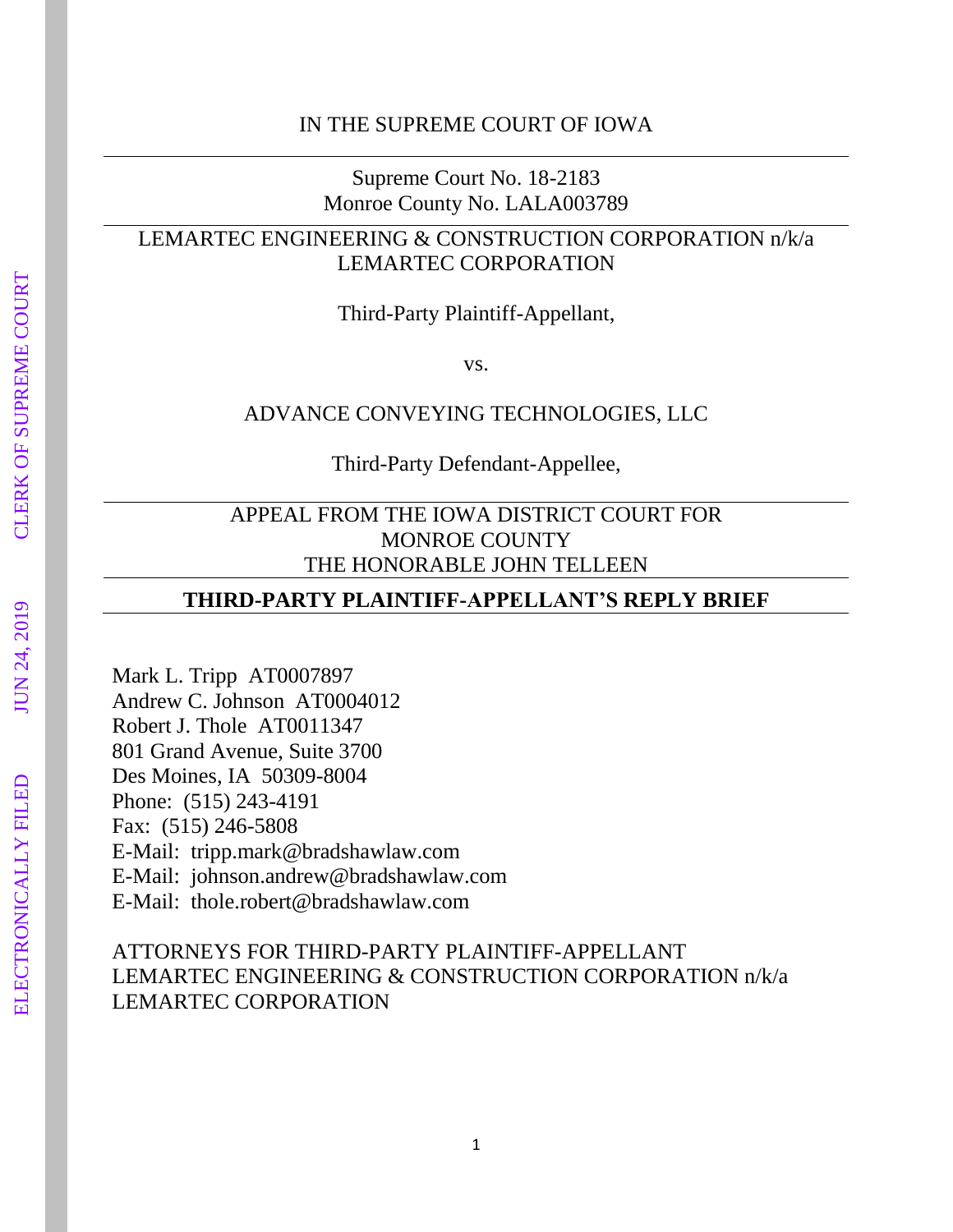# **TABLE OF CONTENTS**

| II. Claim Preclusion is Waived and Inappropriate 16 |  |
|-----------------------------------------------------|--|
|                                                     |  |
|                                                     |  |
|                                                     |  |
|                                                     |  |
|                                                     |  |
|                                                     |  |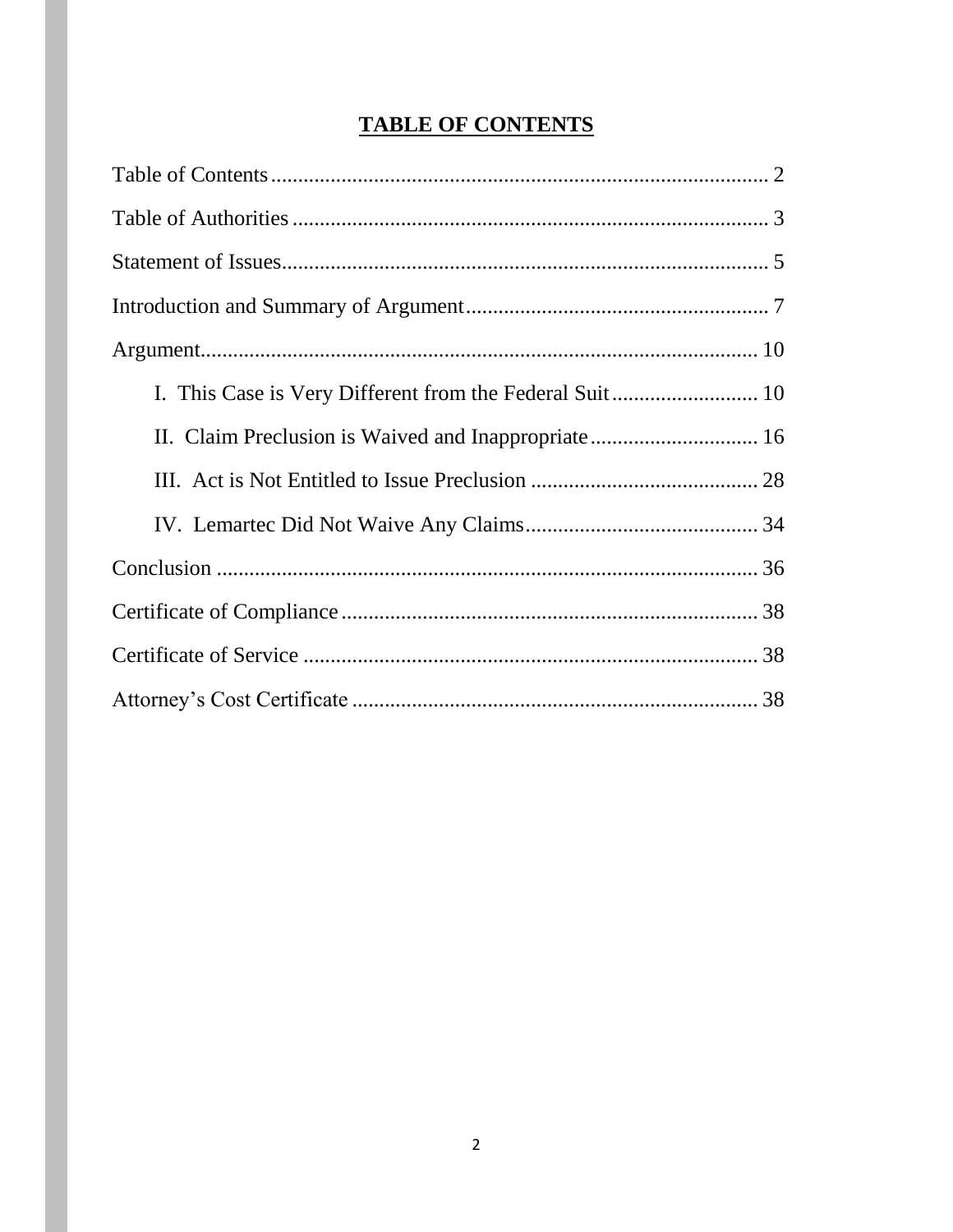# **TABLE OF AUTHORITIES**

| <b>Case Law</b><br>Page(s)                                                  |
|-----------------------------------------------------------------------------|
|                                                                             |
|                                                                             |
| Elsberry v. Wailes, 695 N.W.2d 503 (Iowa Ct. App. 2005) (unpublished),      |
| Hunter v. City of Des Moines, 300 N.W.2d 121 (Iowa 1981) 29, 30             |
| Iowa Supreme Court Board of Professional Ethics v. D.J.I., 545 N.W.2d       |
|                                                                             |
| Leuchtenmacher v. Farm Bureau Mutual Insurance Co., 460 N.W.2d 858          |
|                                                                             |
|                                                                             |
|                                                                             |
|                                                                             |
|                                                                             |
|                                                                             |
| Villarreal v. United Fire & Casualty Co., 873 N.W.2d 714 (Iowa 2016). ibid. |
| Walls v. Jacob North Printing Co., 618 N.W.2d 282 (Iowa 2000) 15            |
| <b>Statutes and Rules</b>                                                   |

|--|--|--|--|--|--|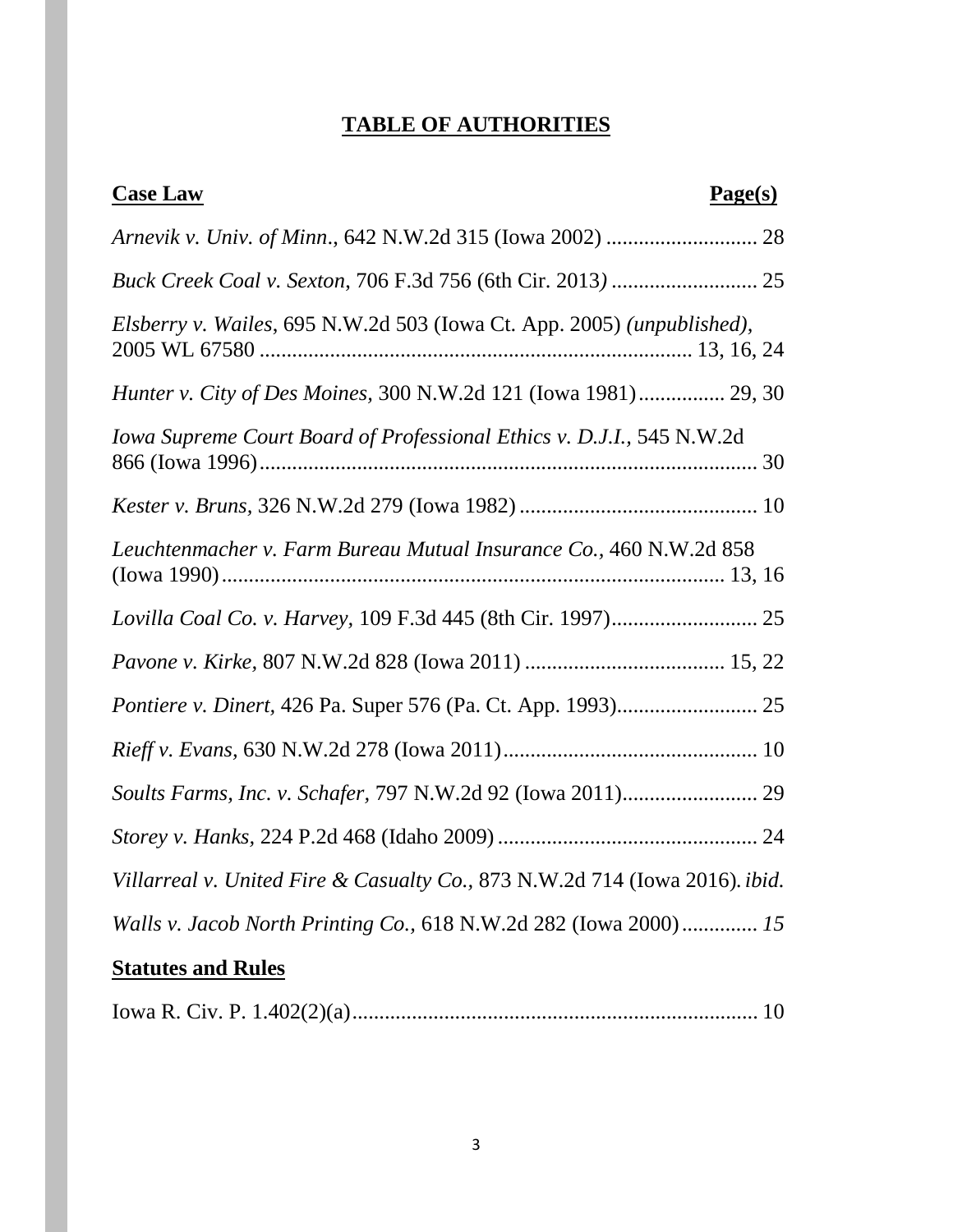# **Other Authorities**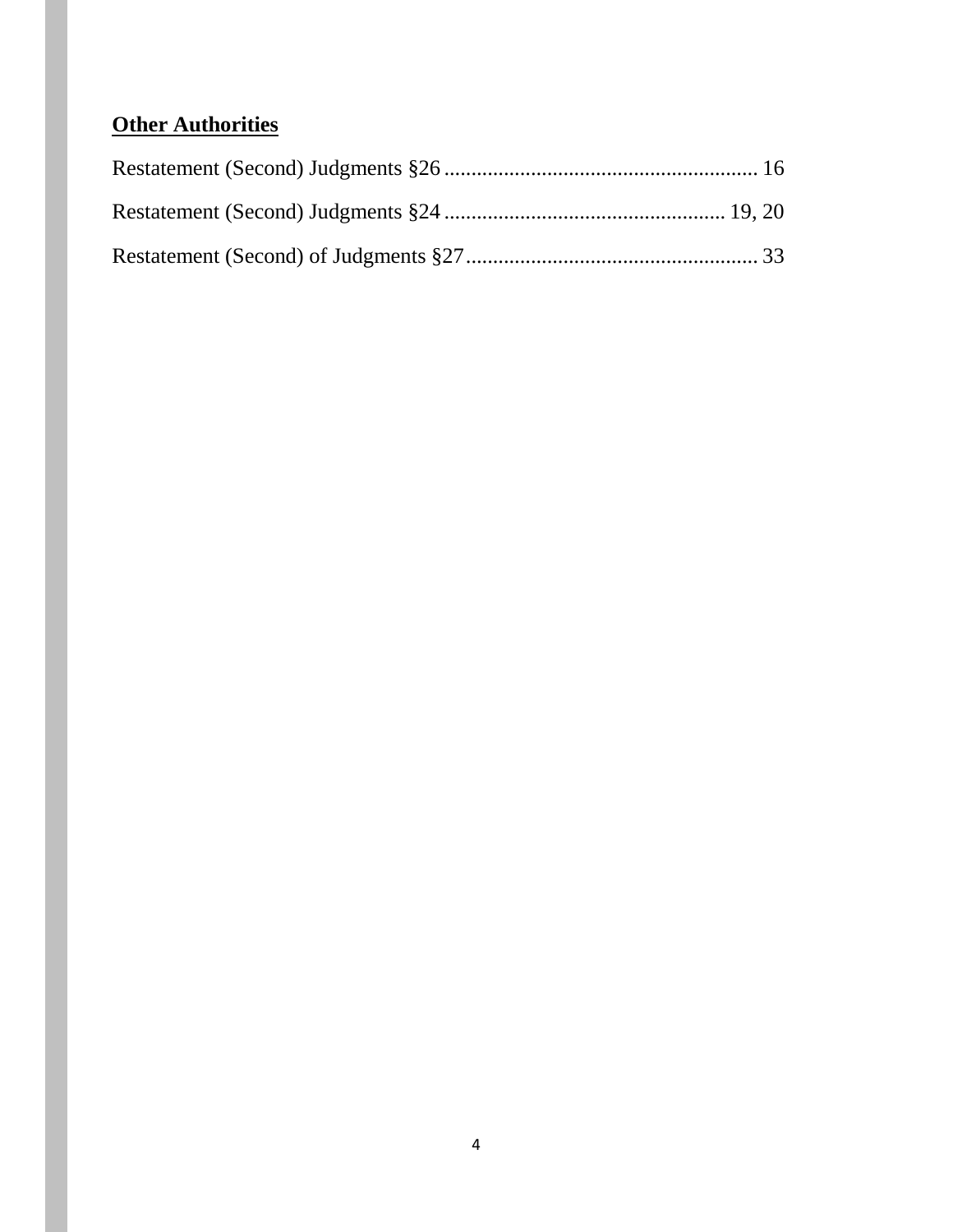### **STATEMENT OF ISSUES**

### **I. THIS CASE IS VERY DIFFERENT FROM THE FEDERAL SUIT**

### **Case Law**

*Elsberry v. Wailes*, 695 N.W.2d 503 (Iowa Ct. App. 2005) (unpublished), 2005 WL 67580 *Kester v. Bruns*, 326 N.W.2d 279 (Iowa 1982) *Leuchtenmacher v. Farm Bureau Mutual Insurance Co.*, 460 N.W.2d 858 (Iowa 1990) *Pavone v. Kirke*, 807 N.W.2d 828 (Iowa 2011) *Rieff v. Evans*, 630 N.W.2d 278 (Iowa 2011) *Villarreal v. United Fire & Casualty Co.*, 873 N.W.2d 714 (Iowa 2016) *Walls v. Jacob North Printing Co.*, 618 N.W.2d 282 (Iowa 2000)

### **Other Authorities**

Iowa R. Civ. P. 1.402(2)(a)

### **II. CLAIM PRECLUSION IS WAIVED AND INAPPROPRIATE**

A. The *Noel* Waiver Rule Applies, and ACT's Proposed Exception for "Identical" Claims is Unprecedented and Unworkable

### **Case Law**

*Arnevik v. Univ. of Minn*., 642 N.W.2d 315 (Iowa 2002) *Buck Creek Coal v. Sexton*, 706 F.3d 756 (6th Cir. 2013) *Elsberry v. Wailes*, 695 N.W.2d 503 (Iowa Ct. App. 2005) (unpublished), 2005 WL 67580 *Lehman Brothers,* 593 B.R. 166 (Bankr. S.D.N.Y. 2018) *Lovilla Coal Co. v. Harvey*, 109 F.3d 445 (8th Cir. 1997) *Pavone v. Kirke*, 807 N.W.2d 828 (Iowa 2011) *Pontiere v. Dinert*, 426 Pa. Super 576 (Pa. Ct. App. 1993) *Noel v. Noel*, 334 N.W.2d 146 (Iowa 1983) *Pagel v. Notbohm*, 186 N.W.2d 638 (Iowa 1971) *Storey v. Hanks*, 224 P.2d 468 (Idaho 2009) *Villarreal v. United Fire & Casualty Co.*, 873 N.W.2d 714 (Iowa 2016)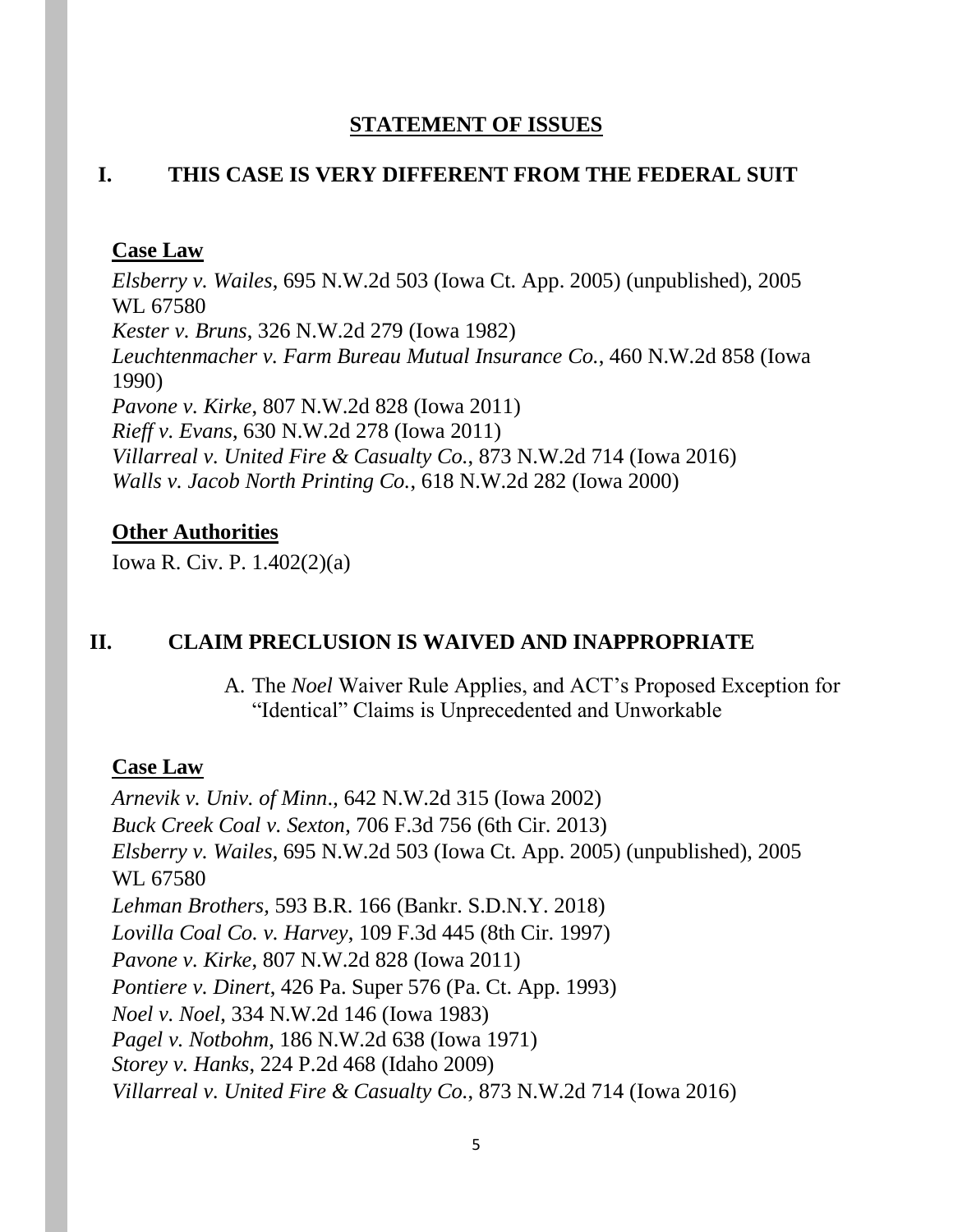# **Other Authorities**

Restatement (Second) Judgments §26 Restatement (Second) Judgments §24

# **III. ACT IS NOT ENTITLED TO ISSUE PRECLUSION**

# **Case Law**

*Hunter v. City of Des Moines*, 300 N.W.2d 121 (Iowa 1981) *Iowa S. Ct. Bd. Prof. Ethics v. D.J.I.*, 545 N.W.2d 866 (Iowa 1996) *Soults Farms, Inc. v. Schafer*, 797 N.W.2d 92 (Iowa 2011)

## **Other Authorities**

Restatement (Second) of Judgments §27

# **IV. LEMARTEC DID NOT WAIVE ANY CLAIMS**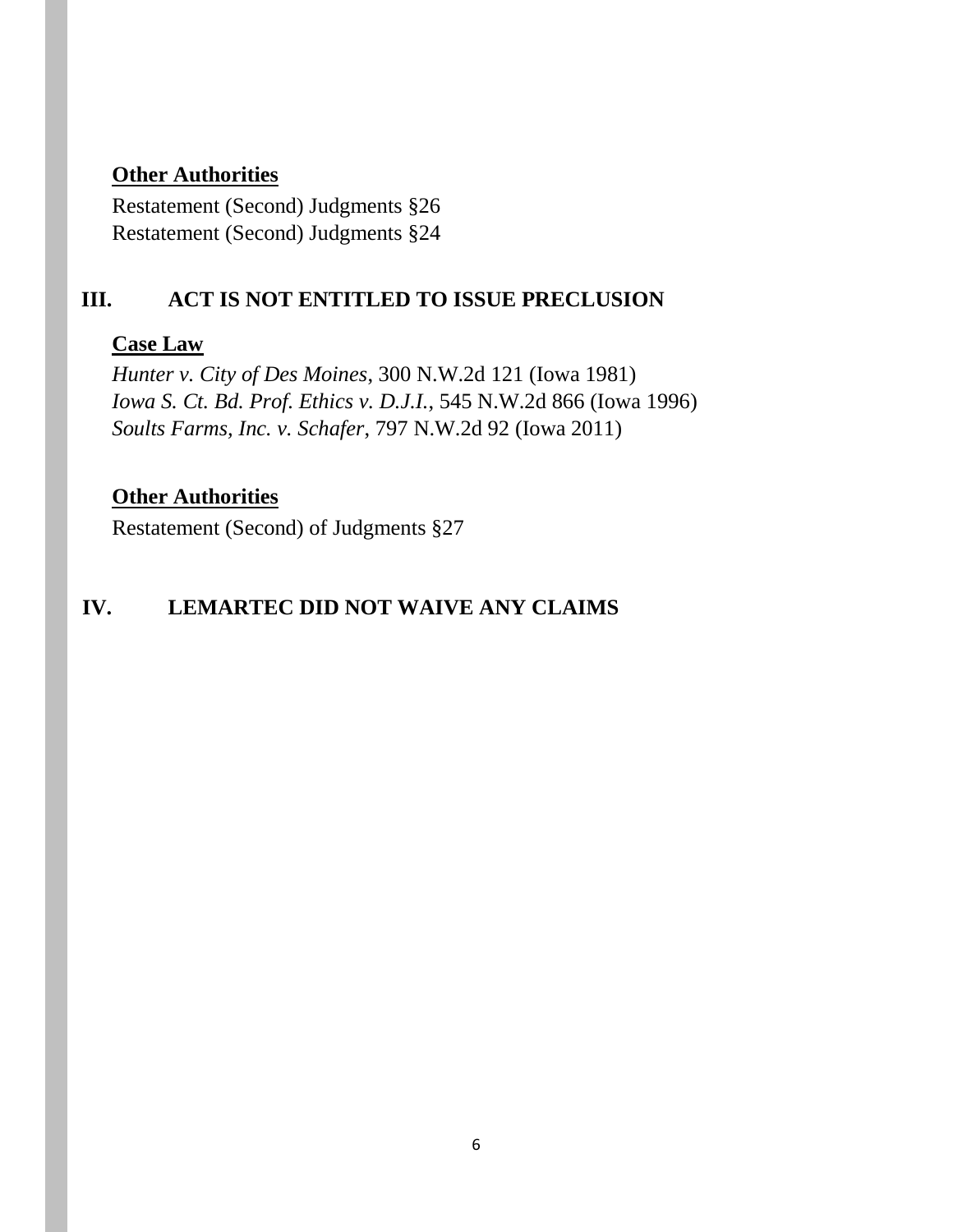#### **INTRODUCTION AND SUMMARY OF ARGUMENT**

These facts test the limits of Iowa *res judicata*. This Court confronts a situation where two different parties – the installation subcontractor and the enduser – have different complaints about ACT's performance arising at different times. SPG, the installer, sought cost overruns in the Federal Suit for field remediation prior to turnover of the conveyor by Conve, the general contractor, to HFCA, the end user. HFCA sought damages because, as it used the conveyor, latent problems such as corrosion allegedly manifested. Lemartec simply sought indemnity from ACT for both. Because the first-party plaintiffs sued in different forums, with SPG's Federal Suit being filed thirteen months earlier, Lemartec asserted the SPG indemnity in the Federal Suit while asserting the HFCA indemnity in this case. ACT acquiesced in the two simultaneous suits, asserting that both cases had to be pursued in the same action only after it won in the Federal Suit.

Now, ACT seeks to minimize these extraordinary circumstances by focusing on the pleadings and *Villarreal*'s transactional test. Essentially, ACT seeks an approach that would bar two suits where the pleadings involve one contract, even if the need for indemnity arose at different times for different reasons. But these issues – and in particular latency – can be disregarded only by leaving Iowa law sharply at odds with itself and other jurisdictions.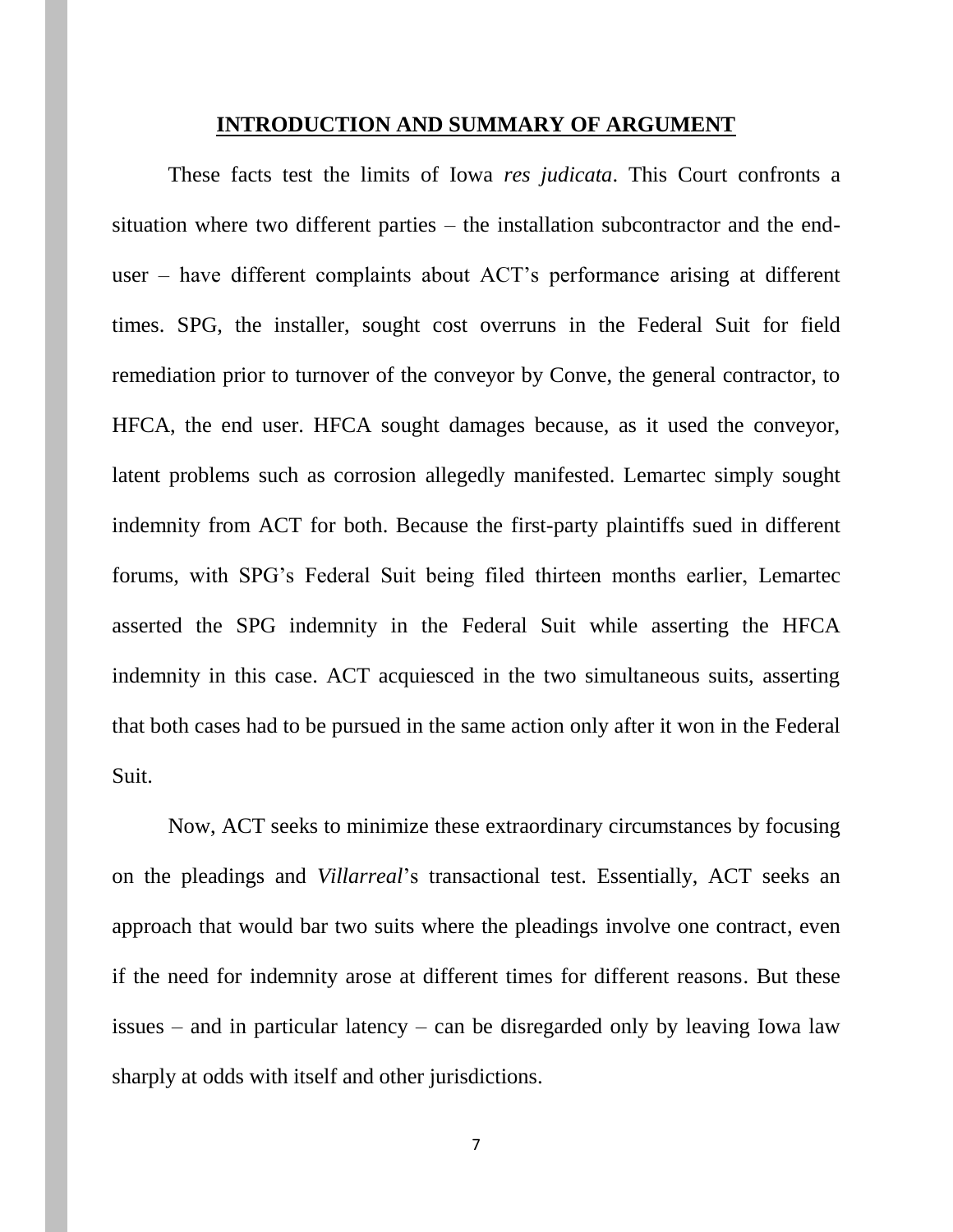Part I refutes ACT's factual premise – that the Federal and State Suits are "identical" because they were pled similarly. This one conceit permeates each of ACT's arguments with the constant refrain that there were similar pleadings filed near in time. And ACT is right; the pleadings are similar. But ACT is wrong to urge this Court to ascribe legal significance to this fact because Iowa is a notice pleading state, and there are only so many ways to give notice that one seeks indemnity. Iowa's *res judicata* law has never countenanced such a focus on mere pleadings. Moreover, the actual, as-litigated facts in the Federal Suit focused solely on indemnity limited to SPG's pre-completion cost overruns and *not* HFCA's postcompletion defect claims. Part I chronicles the post-trial submissions showing that, in every count, Lemartec sought the same damages for overruns it paid SPG. The Federal Judgment agrees, limiting itself to the issue of indemnity for SPG's overruns.

By contrast, despite parallel pleadings, Lemartec now seeks indemnity from ACT *only to the extent* that HFCA is able to prove the latent, post-completion defects identified in its interrogatory responses. These are, factually, two distinct indemnity claims, despite similar notice pleadings. Each time ACT seeks to decry "identical" or "duplicative" suits, it is incorrectly leveraging notice pleadings and ignoring the actual, developed facts. This violates summary judgment standards.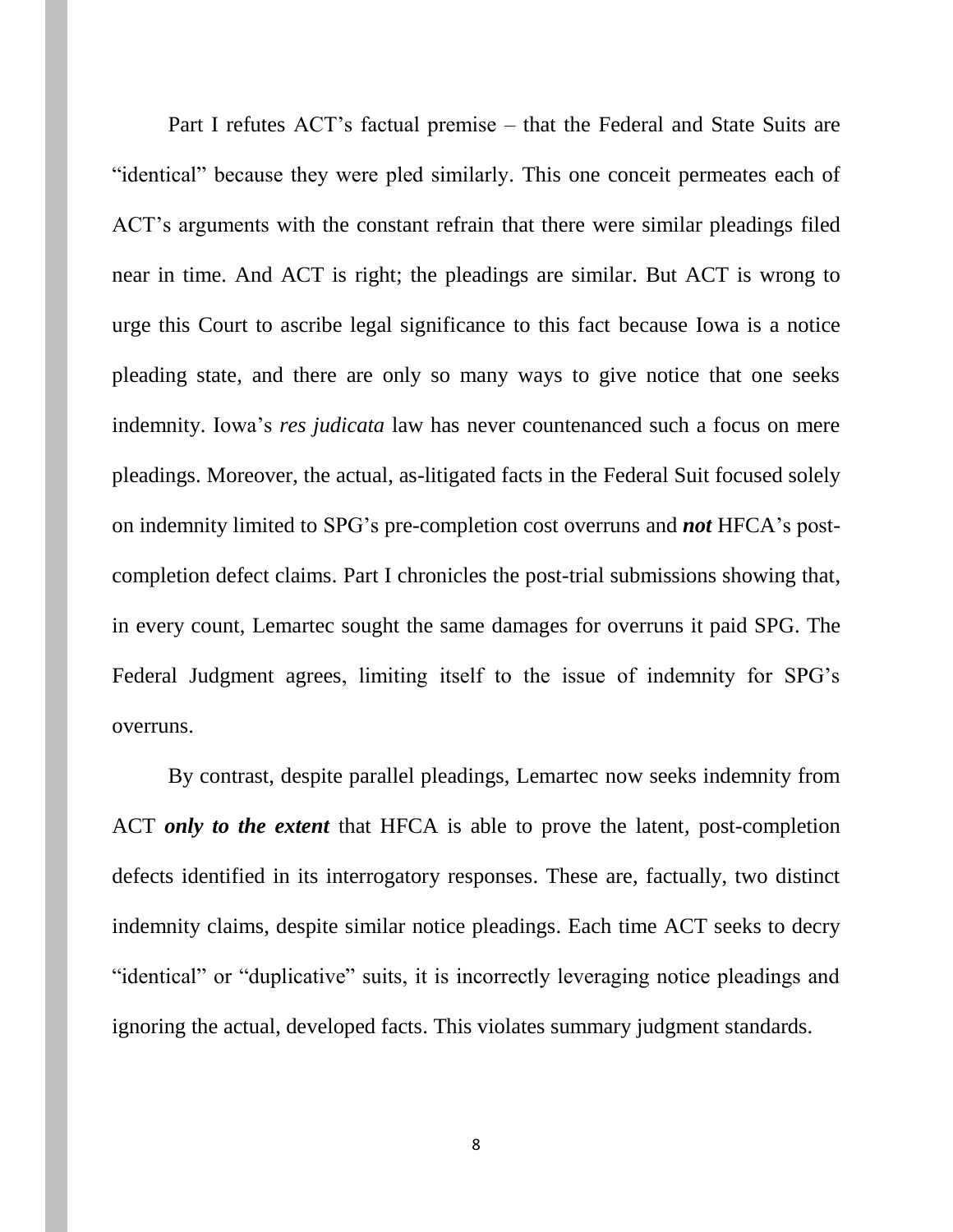Part II exposes particular flaws with claim preclusion: (a) waiver and (b) substantive, elemental failings. Waiver is the application of a Restatement section adopted by two Iowa Supreme Court decisions (*Noel* and *Pagel*). Where two suits are simultaneously pending, a defendant must contemporaneously object and seek a remedy or waive claim preclusion. Although ACT does not dispute (i) the rule, (ii) the existence of simultaneous suits, or (iii) its failure to object, it asserts an exception where the two suits are "identical." Part I disproves the factual premise; the suits are not "identical." Regardless, departing from the Restatement, *Noel*, and *Pagel* would leave this Court with a new, unprecedented, and unworkable exception.

If claim preclusion were not waived, the second half of Part II exposes fatal, elemental failings. *Villarreal* endorses several practical concerns for precluding claims as "the same." ACT incorrectly urges notice pleadings to dictate "sameness" when the underlying facts belie it. Furthermore, ACT does not grapple effectively with latency. Iowa law (and all U.S. jurisdictions) unequivocally recognizes recovery for latent defects. A prior Iowa appellate decision (*Ellsberry*) rejects dismissal where a family first sued for a defective floor and then later sued for more extensive, latent defects. For ACT to prevail, it needs this Court to endorse a one-contract-one-suit approach. But that has never been Iowa law, and it contradicts *Villarreal*'s pragmatic approach.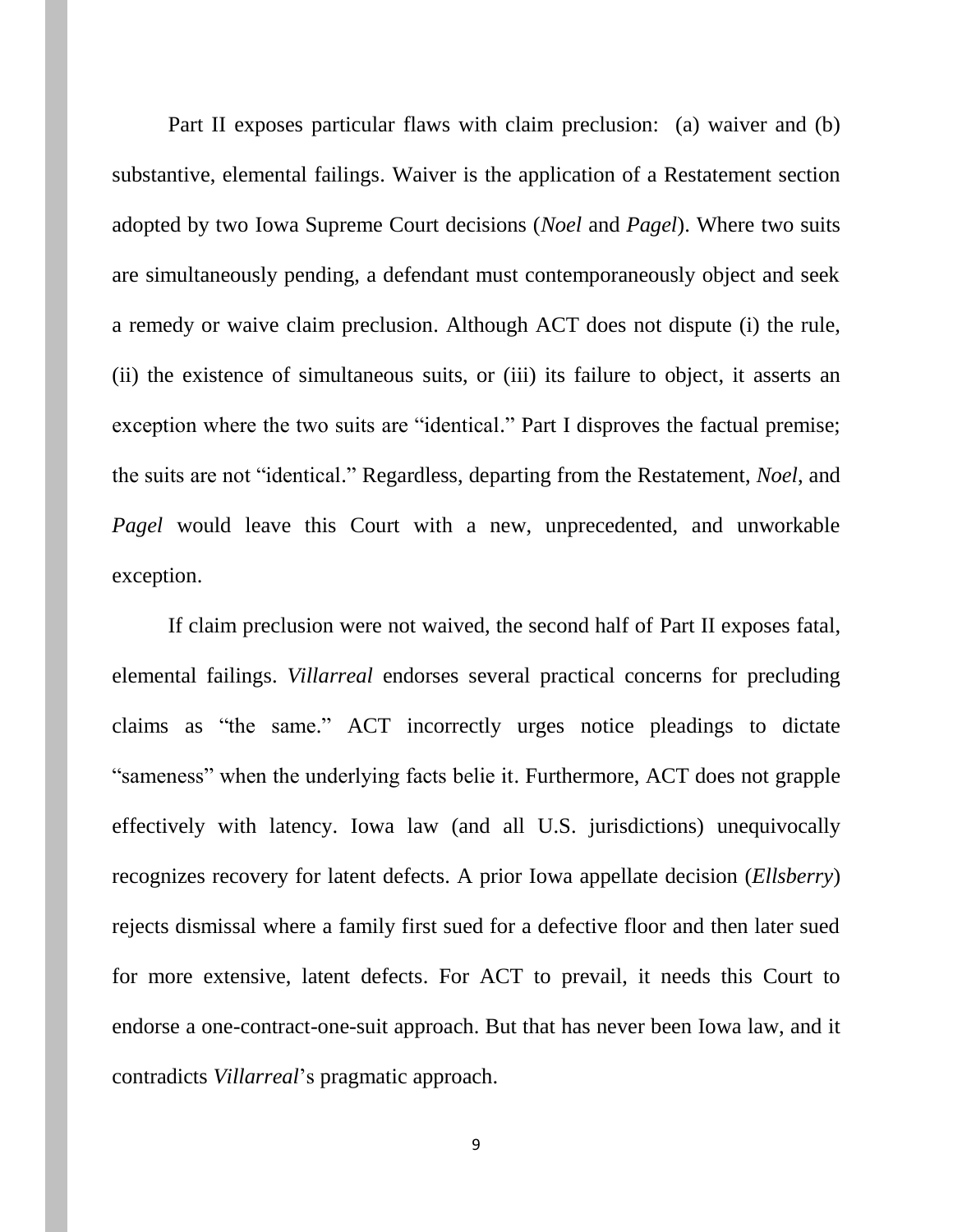Part III focuses on issue preclusion, but ACT again tries incorrectly to leverage the similar, notice pleadings. ACT argues such a broad and unprecedented view of issue preclusion that it would equate issue and claim preclusion. This again tramples on latency doctrine and amounts to an unprecedented expansion of issue preclusion.

#### **ARGUMENT**

#### **I. THIS CASE IS VERY DIFFERENT FROM THE FEDERAL SUIT**

ACT's defense involves one theme, the similarity of the pleadings: "Lemartec's nearly identical state-court and federal-court pleadings, filed a day apart, establish the identity of the issues." ACT Br. 55. *See also, e.g.*, *id*. at 1; *id*. at 14 n.2; *id*. at 21-22; *id*. at 28 & n.3; *id*. at 29; *id*. at 37-38 & n.4; *id*. at 43; *id*. at 48; *id*. at 48-49; *id*. at 54-55; *id*. at 62; *id*. at 63-64; *id*. at 72. ACT hopes, through this simplistic pleading comparison, to distract from factual divergence.

The most salient deficiency with ACT's approach is that pleadings are not intended as specific roadmaps to claims. Iowa is a notice pleading state. *Rieff v. Evans*, 630 N.W.2d 278, 292 (Iowa 2011); Iowa R. Civ. P. 1.402(2)(a). While notice pleading does not dispense with specificity, "[i]t enables a party to postpone the necessity of specificity from the pleading to the pretrial stage." *Kester v. Bruns*, 326 N.W.2d 279, 284 (Iowa 1982). That is why, once a case has been litigated, one must look to later stages to understand the claims.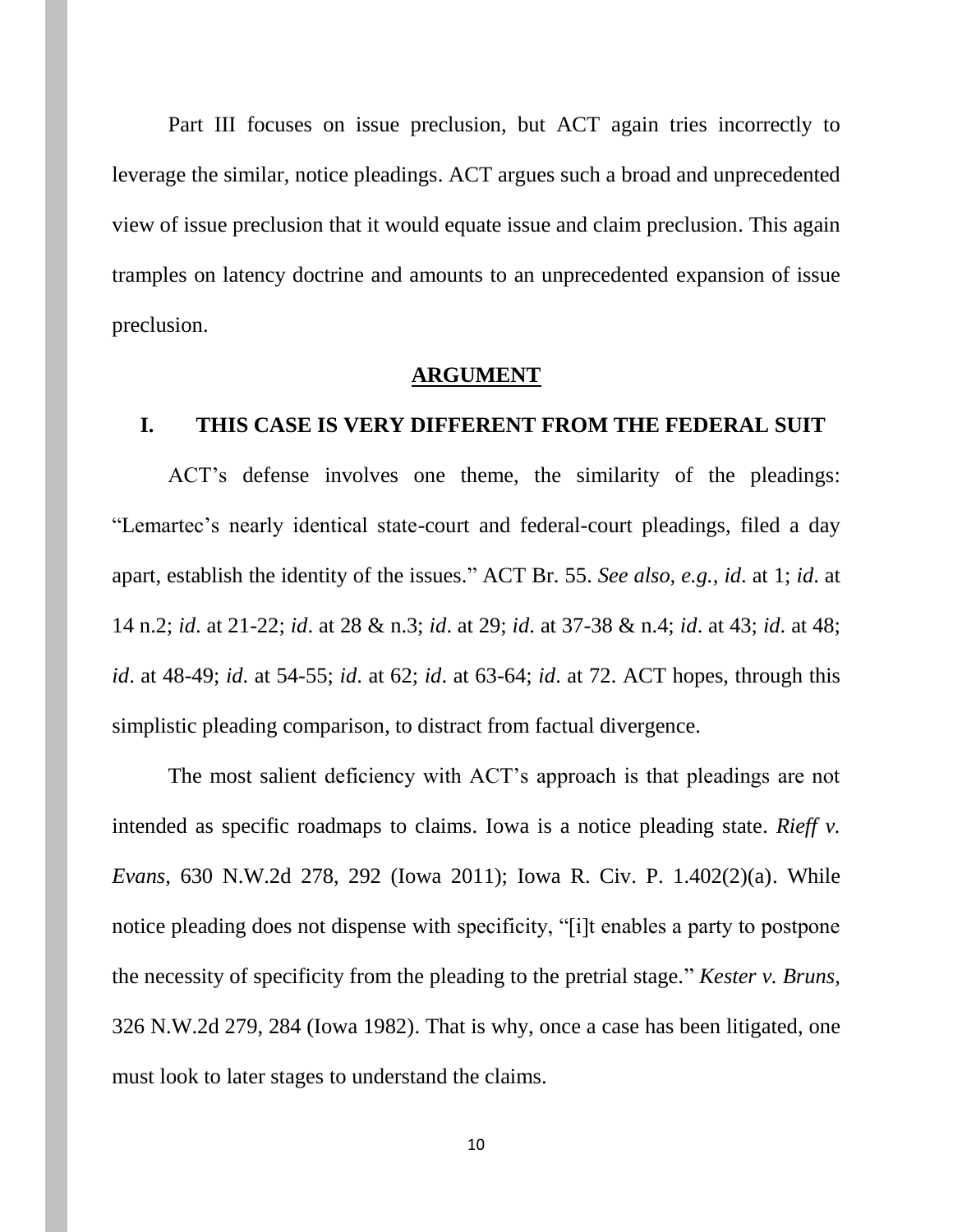The later stages of the Federal Suit clarified Lemartec's claims. Thus, Lemartec's Proposed Ruling made clear that Lemartec sought indemnification damages of \$162,978.38 "for ACT's responsibility in causing the damages that SPG claimed in this lawsuit." App. 651. Under its contract claim, Lemartec sought damages of \$162,978.38 because ACT "caused significant delays and necessitated significant corrective work that caused Lemartec to have to pay SPG sums over and above the amount stated in the SPG Subcontract." App. 646. On its breach of implied warranty of fitness for a particular purpose claim, Lemartec sought damages of \$162,978.38 because ACT's breach "caused Lemartec to have to pay SPG sums over and above the amount stated in the SPG Subcontract." App. 648. On its breach of express warranty claim, Lemartec sought damages of \$162,978.38 because ACT's breach "caused Lemartec to have to pay SPG sums over and above the amount stated in the SPG Subcontract." App. 649. By trial, then, it was clear that *all* of Lemartec's claims sought reimbursement/indemnity for the identical cost-overrun sums Lemartec had paid SPG.

The Federal Judgment clarifies that "the remaining issues for trial were whether either of the two remaining parties owes money to the other for money earned, but unpaid; project delays; and *for additional work that was required to make the conveyor system functional.*" App. 684 (emphasis added); App. 686–87. Despite the breadth of the pleadings (alleging the elements in broad-brush terms),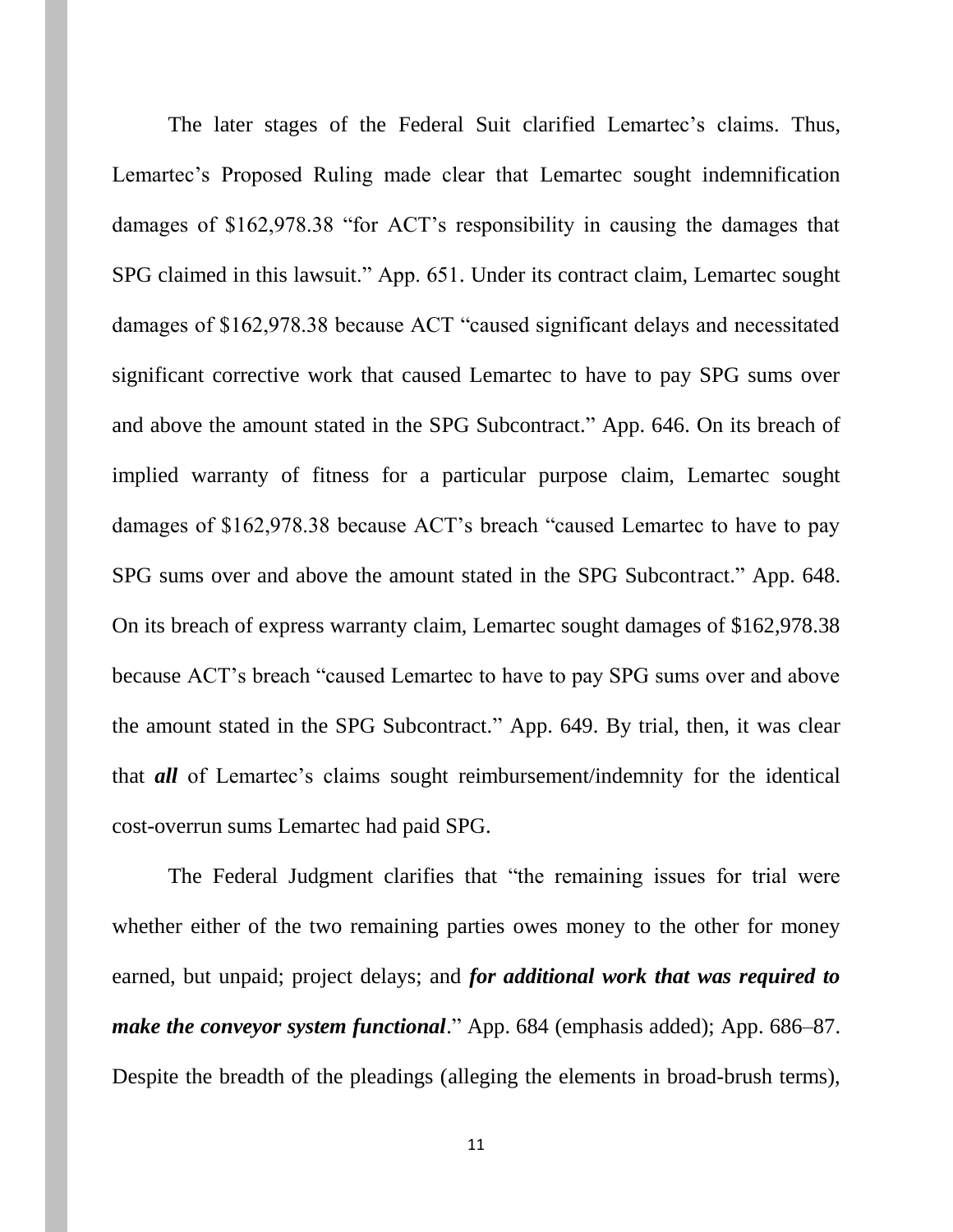the Federal Suit actually decided a discrete set of issues concerning whether ACT had breached its contract causing SPG's expenses.

By contrast, this case began when HFCA sued Conve and others alleging problems with the completed plant, including the conveyor. Lemartec crossclaimed against ACT because HFCA's claims amounted to allegations that ACT's work manifested latent defects. Because Lemartec sought indemnity damages under multiple theories, it properly alleged their elements, in broad-brush form, similarly to its federal pleadings. But this similarity means merely that indemnification was sought in each case. Substantial differences remain including, but not limited to:

- The Federal Suit evaluated defects discovered and resolved precompletion. Indeed, the Federal Judgment (App. 684) accepted that "[t]he conveyor system was fully operational by June of 2015." The present case, conversely, concerns alleged *latent* defects that HFCA discovered post-completion.
- Because of different alleged defects, the evidence here will differ markedly from the Federal Suit, overlapping only as to undisputed facts such as the formation and content of the Purchase Order.
- There were distinct first-party plaintiffs. The first-party plaintiff here (HFCA) could not join in the Federal Suit without destroying diversity.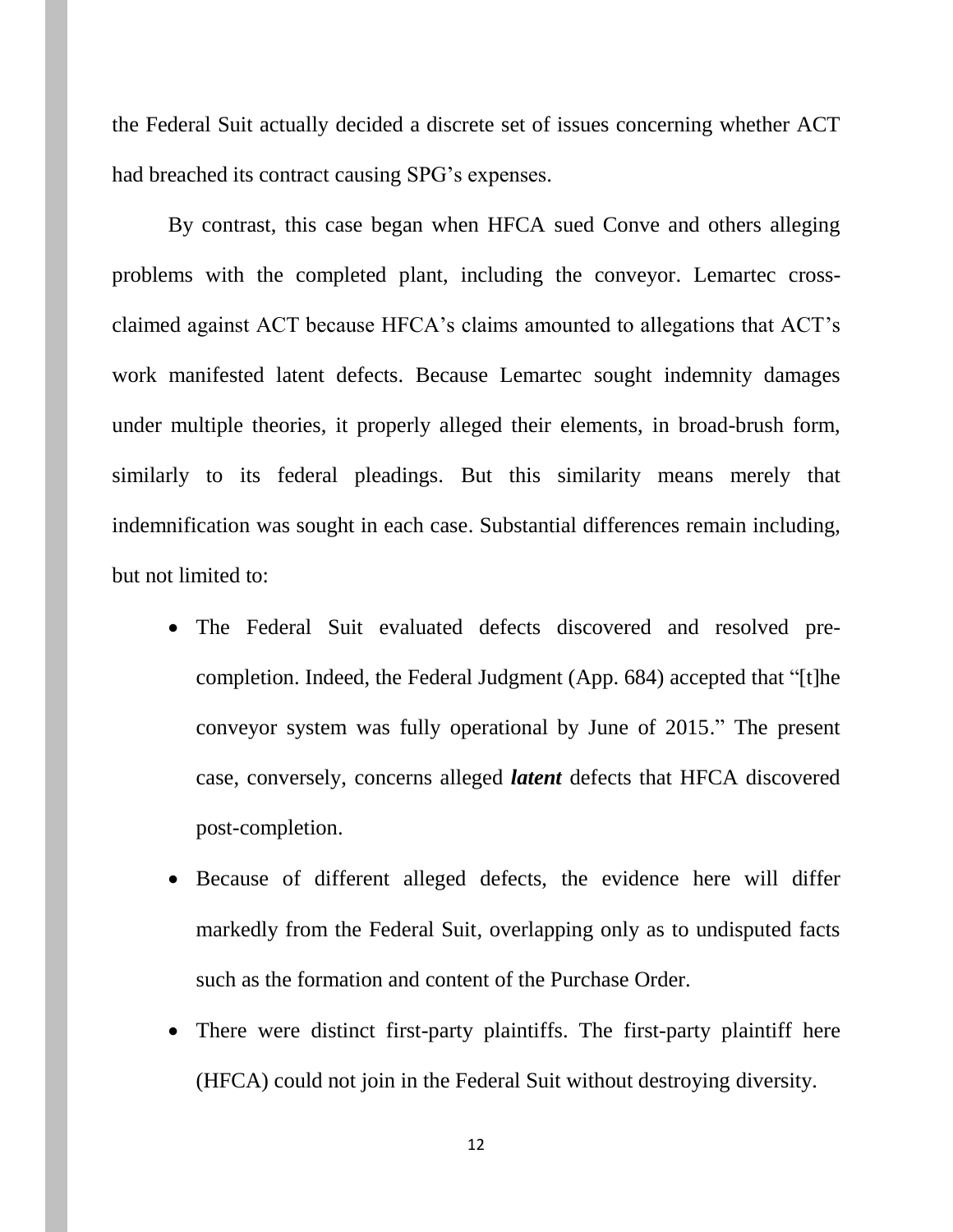ACT depends on inferring the content of Lemartec's case from the pleadings, contrary to Iowa law. In *Leuchtenmacher v. Farm Bureau Mut. Ins. Co.*, 460 N.W.2d 858 (Iowa 1990), the defendant moved to dismiss a bad-faith claim after the plaintiff recovered under an insurance policy. The action was dismissed, but the Supreme Court reversed. Noting the procedural posture and inferences afforded plaintiffs, the Court observed that "whether the estate's 'bad-faith' case was precluded by the prior suit depends on whether the cases arose out of the same set of facts." *Id*. at 861. The Court refused to decide that from the pleadings because "a bad-faith claim might well be based on events subsequent to the filing of the suit on a policy and therefore could not be based on the 'same' facts." *Id*. Later, in *Villarreal v. United Fire & Cas. Co.*, 873 N.W.2d 714 (Iowa 2016), when the Court held that bad-faith claims must typically be filed with the underlying policy suit, it re-affirmed *Leuchtenmacher*, because it "indicate[s] that a bad-faith claim based on events subsequent to the filing of a breach of contract claim would not be precluded by a judgment in the breach-of-contract case." *Id*. at 721-22. *Villareal* and *Leuchtenmacher* thus cannot be reconciled with ACT's focus on pleadings.

This case is remarkably similar to another case cautioning against basing *res judicata* on pleadings, *Elsberry v. Wailes*, 695 N.W.2d 503 (Iowa Ct. App. 2005) (unpublished), 2005 WL 67580. There, the Elsberrys hired the defendant for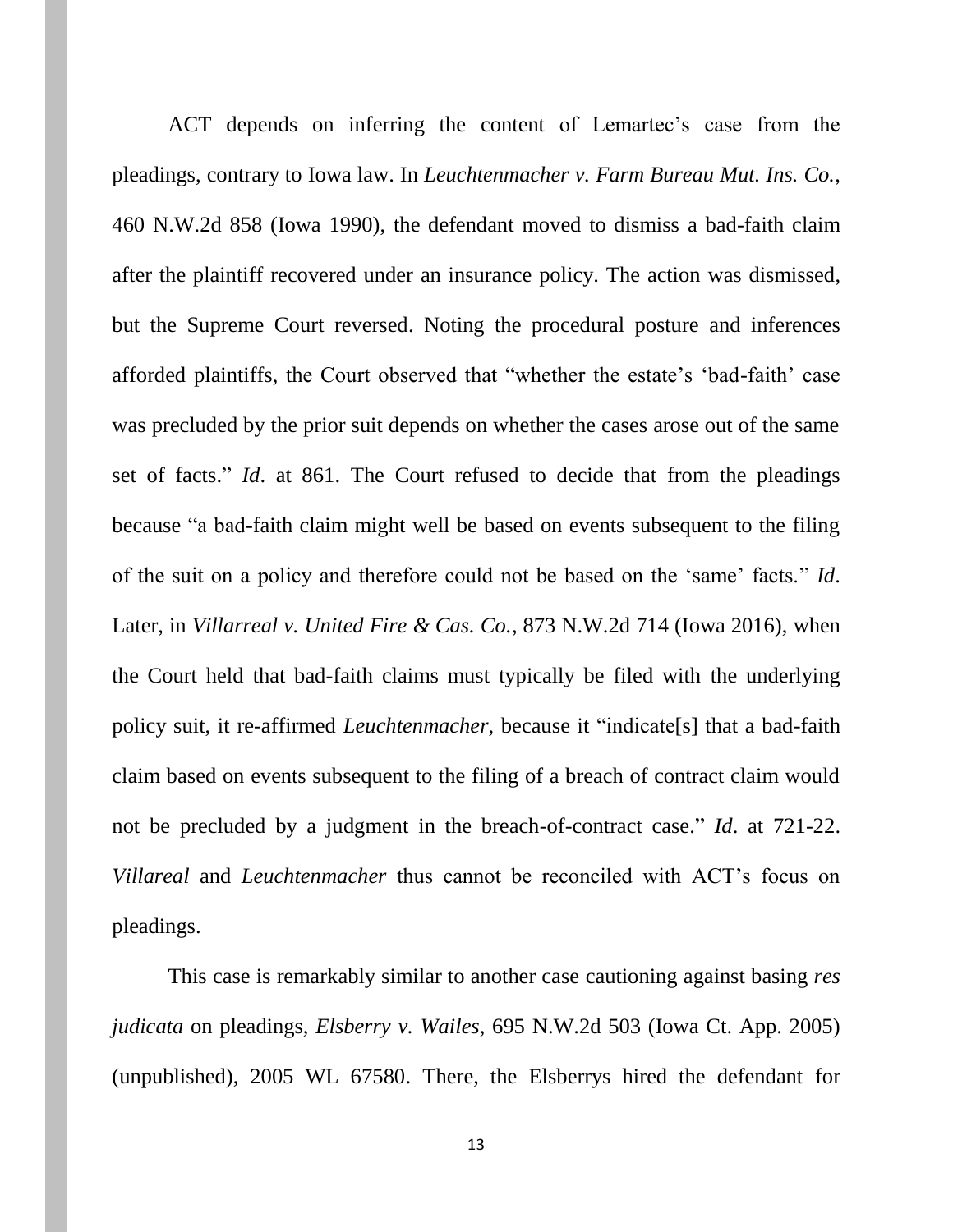renovations, completed in October 2000. By February 2001, they detected defects in the new floors. They sued, securing \$2,892.34. Later, in August 2003, they again sued the contractor, alleging that he breached the contract and an implied warranty because of other defects, unknown to them earlier. The district court dismissed for claim preclusion. *Id*. at \*1.

The Court of Appeals reversed. Examining the second case, the court observed that, "[b]ecause Iowa requires only notice pleading, a petition need . . . only allege enough facts as to give the defendant 'fair notice' of the incident giving rise to the claim and the claim's general nature." *Id*. at \*2. The court noted that one could not reach a fact-based conclusion from the skeletal nature of Iowa notice pleadings: "Here, while it is entirely possible the breach alleged in the second action has or should have been fully and fairly litigated in the first action, that conclusion is not inevitable. We cannot know, at this early stage of the proceeding, whether the recovery demanded in the two proceedings are the same, or whether the same evidence supports both actions." *Id*. at \*2.

The defendant insisted that an inquiry into the facts was unnecessary, claiming – just as ACT does here – that there can be only one "transaction" under one construction contract. The Court disagreed: "determining whether the claims arise from the same transaction or common nucleus of operative facts is necessarily a fact-laden inquiry." *Id*. at \*3. "We cannot conclude, as a matter of

14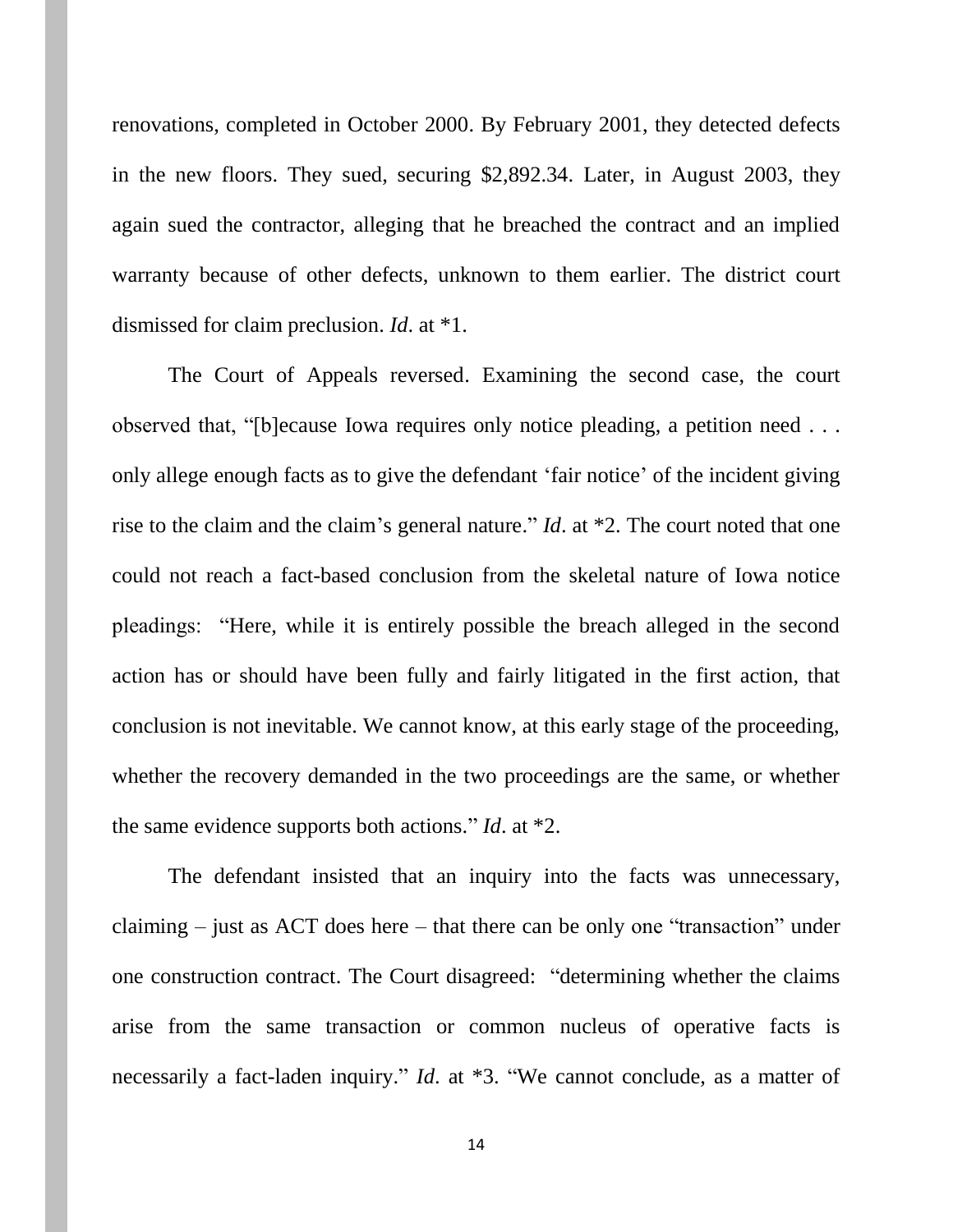law, that the claims at issue here arose out of the same transaction merely because they arose under one contract." *Id*.

The present case comes on a motion for summary judgment, but the analysis is identical. ACT acknowledges the inchoate factual posture because "[a]lthough this State Court case has been pending for some time, . . . it is still in the initial discovery phases." ACT Resp. 51. Lemartec stressed that it was entitled to the benefit of every factual dispute and inference (*see* Lemartec Initial Br. 44 (citing *Walls v. Jacob North Printing Co.*, 618 N.W.2d 282, 284 (Iowa 2000))), and ACT does not disagree. Thus, at this early stage, this Court must accept as true that this case concerns alleged latent, post-completion defects for which indemnity could not be sought at the time the Federal Suit was filed and would consist of evidence almost completely unrelated to that litigated federally.

It is settled law that a party cannot be precluded from litigating claims that it could not have raised in the first proceeding. *See, e.g.*, *Pavone v. Kirke*, 807 N.W.2d 828, 835 (Iowa 2011). If, as the Court must accept at this stage, Lemartec could not possibly have known at the time the Federal Suit was filed what latent defect claims would be brought by HFCA a year later, then Lemartec could not have raised those claims in the Federal Suit, and neither claim nor issue preclusion applies. ACT's argument here is tantamount to the proposition that a plaintiff may bring suit related to a single contract only once, barring all subsequent suits. This is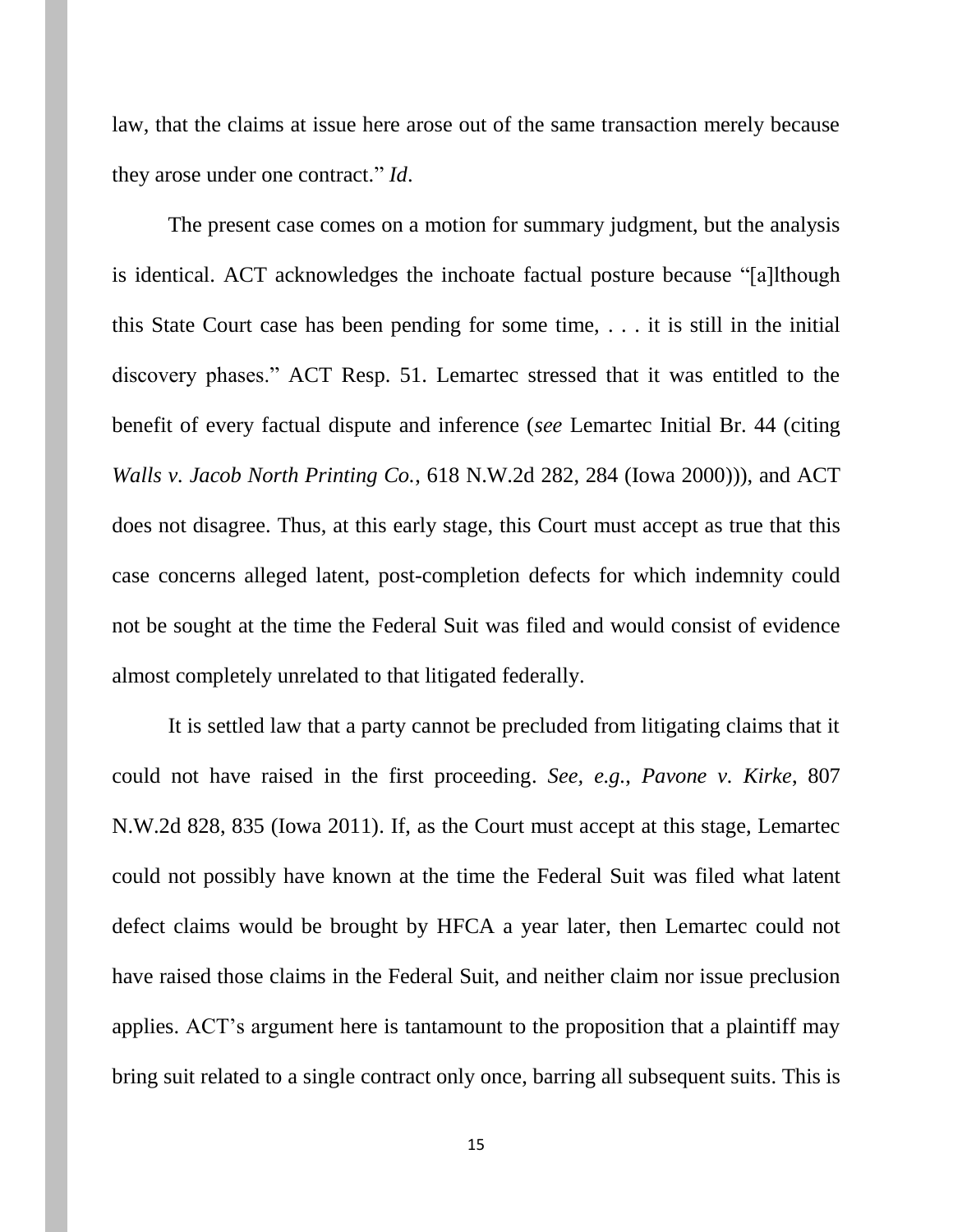flatly inconsistent with *Leuchtenmacher* and *Elsberry*, and it would be unworkable policy. If suits addressing a patent defect thereafter afford the defendant immunity for any unknown latent defects, that rule would bar meritorious and nonduplicative suits.

If HFCA's allegations of breach (and therefore Lemartec's claims for indemnity) turn out to involve deficiencies in ACT's work that were the subject of the Federal Suit, Lemartec does not dispute that they could have been addressed federally and would therefore be subject to claim preclusion by motion brought at an appropriate time. In the meantime, however, Lemartec must be provided the opportunity to demonstrate that this case is very different from the Federal Suit.

#### **II. CLAIM PRECLUSION IS WAIVED AND INAPPROPRIATE**

### **A. The** *Noel* **Waiver Rule Applies, and ACT's Proposed Exception for "Identical" Claims is Unprecedented and Unworkable**

Lemartec recounted Section 26 of the Restatement and two Iowa Supreme Court cases – *Noel* and *Pagel* – adopting a special rule for simultaneous suits. Lemartec Initial Br. 26-34. That rule deems claim preclusion waived when "in neither action does the defendant make the objection that another [suit] is pending *based on the same claim*." Restatement (Second) Judgments §26, cmt. a (emphasis added). It is undisputed that this case and the Federal Suit were pending simultaneously and that ACT made no objection, much less sought a remedy. Now, ACT urges an exception that excuses the failure to object because "there was no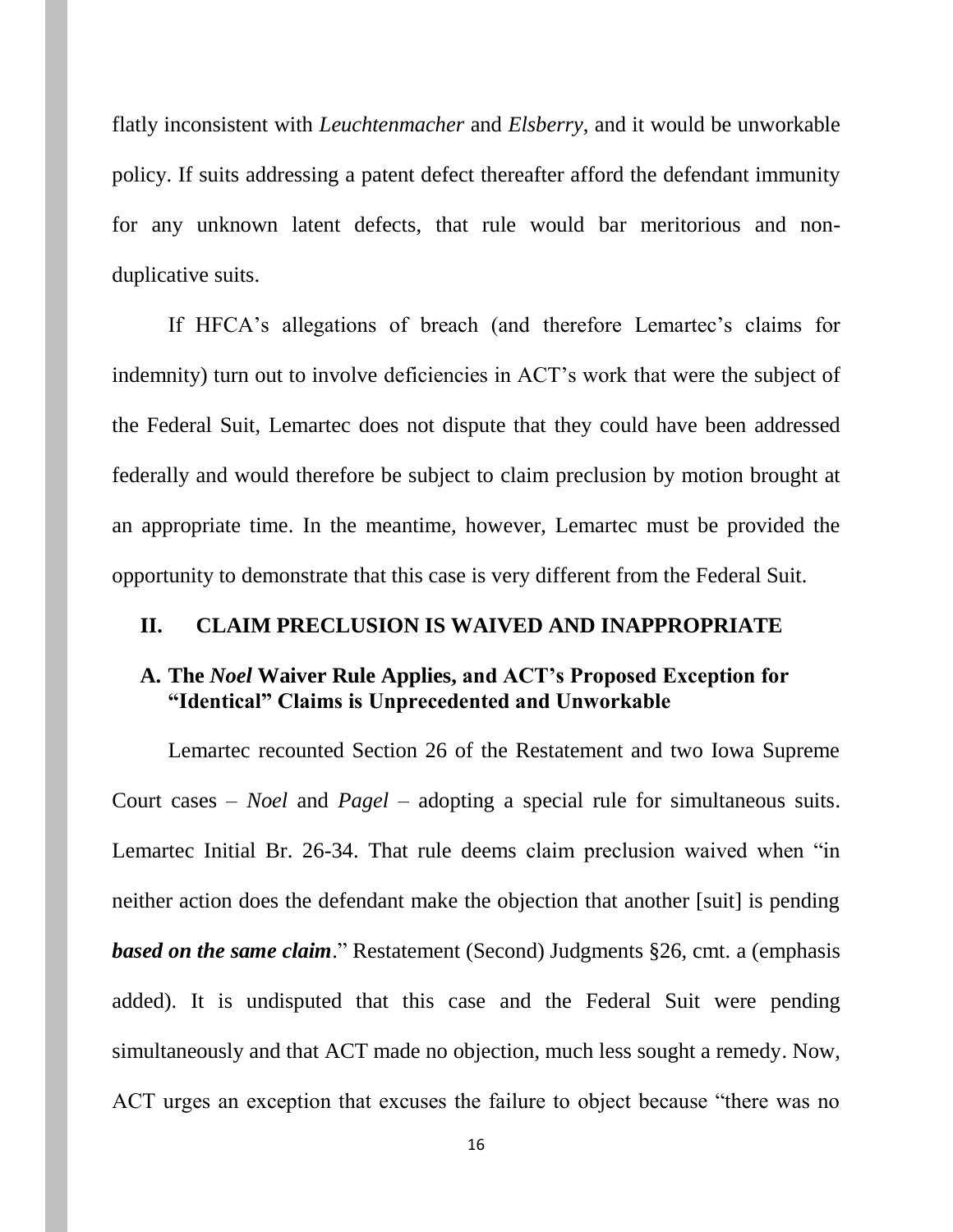'splitting of [Lemartec's] claim'….to which ACT needed to object." ACT Resp. 49. ACT reasons that Lemartec "brought all parts of the same claims in both cases, seeking the same full relief in both." ACT Resp. 48.

Preliminarily, this factual premise is false. Most prominently, the relief Lemartec seeks here (indemnification for HFCA's alleged latent, post-completion defects) is different from the relief it sought in the Federal Suit (indemnification for SPG's pre-completion defects). ACT's claim to the contrary is merely an unsupported assertion in conflict with summary judgment standards.

But, even evaluated on its own terms legally, the argument fails. ACT acknowledges a requirement to object to simultaneous suits or waive claim preclusion, but nonetheless claims it is inapplicable if the suits are somehow deemed identical. This is contrary to the Restatement, *Noel* and *Pagel*, and the multi-state cases Lemartec cited initially. It is an unprecedented and unworkable request for appellate rule making.

ACT was unable to cite a single case excusing failure to object to simultaneous suits. ACT's inability to do so would leave this Court as the first, nationwide, to adopt such a rule. The Restatement catalogues numerous cases finding waiver; none mention ACT's proposed exception. And the Restatement synthesizes the nationwide rule as waiver where "in neither action does the defendant make the objection that another [suit] is pending *based on the same*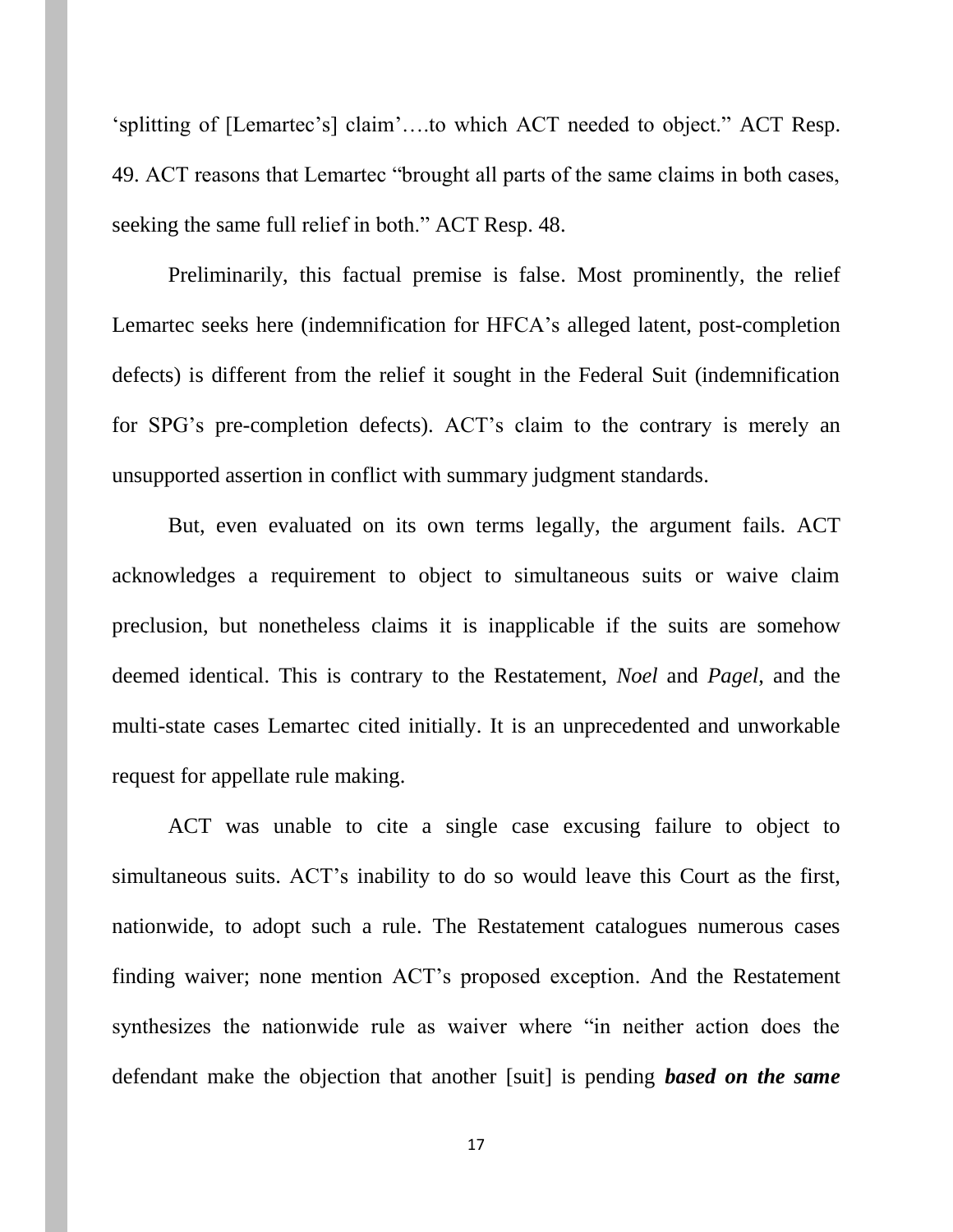*claim*." *Id*. ACT's attempt to distinguish between cases that are "the same" and those that are "identical" is thus unprecedented and directly contrary to both the basic rule and the well-accepted definitions of those two terms. It is also unworkable.

Such a rule would swallow the exception and require untenable judgment calls. Lemartec's Initial Brief pointed out (at 33-34) that claim preclusion already requires "sameness" as an element. ACT's proposed exception would thus negate the waiver doctrine only where claim preclusion would otherwise be effective – making waiver redundant of claim preclusion's very elements. ACT's Response ignores this, effectively conceding the doctrinal futility of an exception that would swallow the base rule. Such a rule would require an unprecedented and untenable distinction among simultaneous suits that are: (i) different suits (where no claim preclusion would lie anyway), (ii) the "same" suits (subject to waiver), and (iii) "identical" suits (where defendants could invoke claim preclusion without prior objection).

#### **B. Claim Preclusion Fails Substantively**

Even without waiver, there are multiple, independent reasons why summary judgment on claim preclusion fails. ACT touts *Villarreal* as adopting a broad, transactional approach mandating claim preclusion. There, this Court required insurance claims and related bad-faith claims to be brought simultaneously in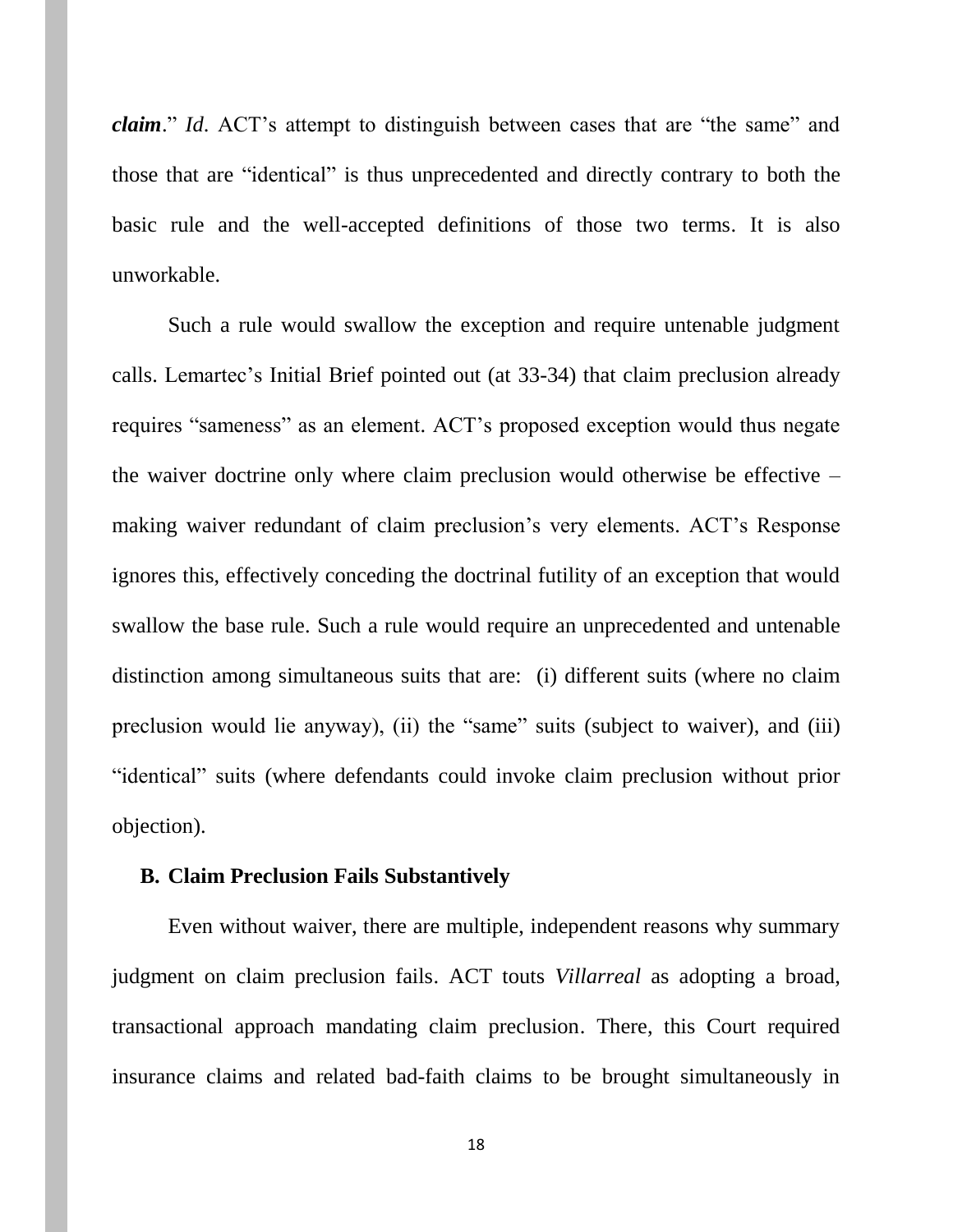bifurcated trials. The Court indeed invoked the "transactional" approach of Restatement Section 24. But that approach is not remotely consistent with ACT's position, in which any given contract can be breached only once. Instead, *Villarreal* recognized:

(2) What factual grouping constitutes a "transaction", and what groupings constitute a "series", are to be determined pragmatically, giving weight to such considerations as whether the facts are related in time, space, origin, or motivation, whether they form a convenient trial unit, and whether their treatment as a unit conforms to the parties' expectations or business understanding or usage.

873 N.W.2d at 720 (quoting Restatement Section 24). ACT wants two facts – the same underlying contract and similar pleadings – to smother the rest of *Villarreal*'s instruction. Any one of these "pragmatic" considerations suffices to defeat summary judgment, and ACT's Response is long on invoking the contract and pleadings, and short on rebutting *Villareal's* "pragmatic" issues.

### **1. The similarity of evidence, not pleadings, governs claim preclusion, and the evidence in the two cases is radically different.**

Urging the "transactional" test, ACT's primary argument, once again, is the similar pleadings: "Based on Lemartec's own pleadings, Lemartec's allegations against ACT are nearly identical in both cases." ACT Resp. 28. Lemartec already established that Iowa rejects reliance on pleadings. What Iowa courts *do* focus on is the evidence, called the "same evidence" test. *Villarreal* explained that "[s]ince we began citing the Restatement (Second) of Judgments, we have also continued to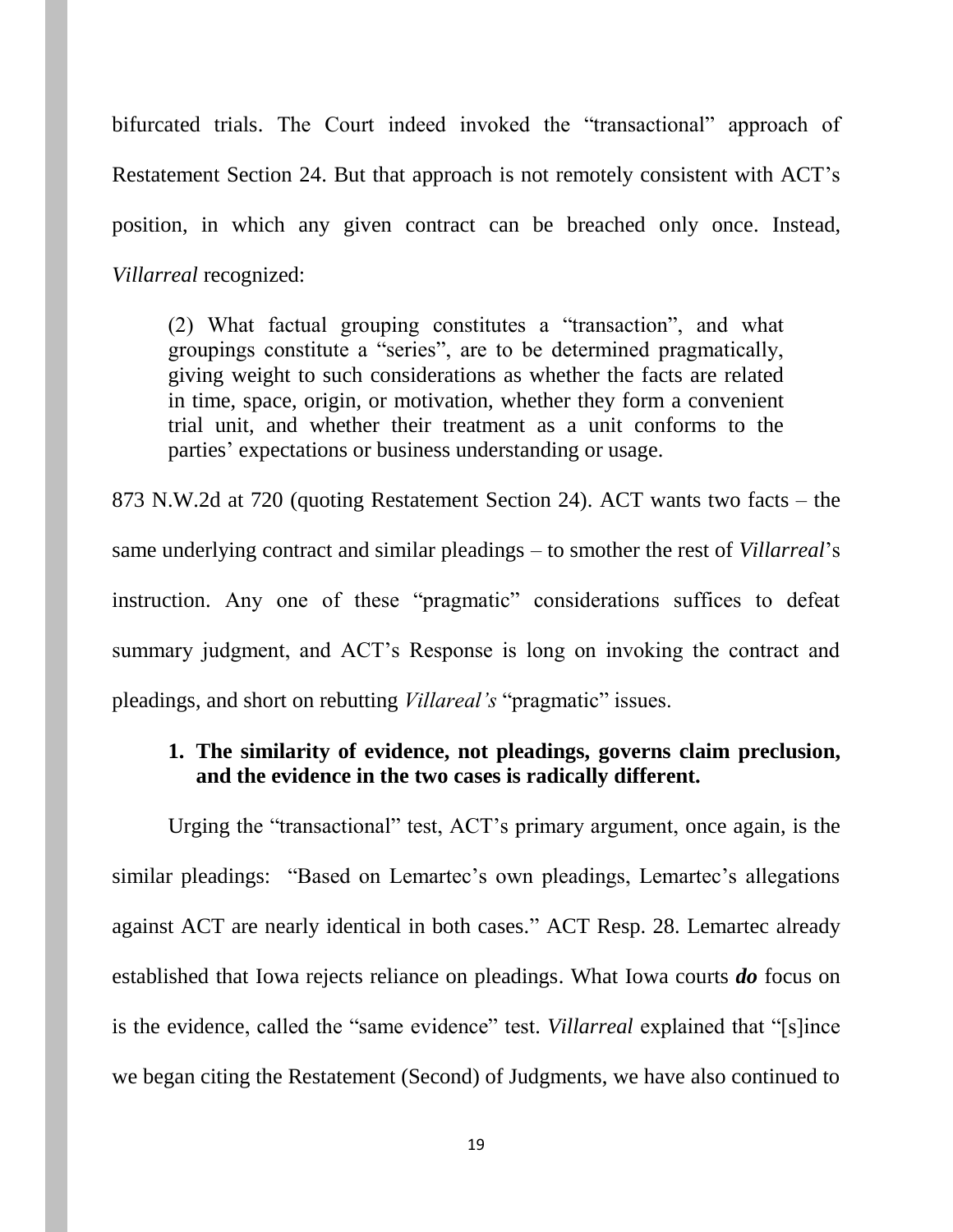discuss and apply the older 'same-evidence' test in tandem with the more recent transactional approach." 873 N.W.2d at 719 n.3. There is no hostility between the two, as the Restatement itself (in Section 24, cmt. b at 198-99, cited in *Villarreal*, 873 N.W.2d at 720) provides that "[t]hough no single factor is determinative, the relevance of trial convenience makes it appropriate to ask how far the witnesses or proofs in the second action would tend to overlap the witnesses or proofs relevant to the first." Indeed, the degree of overlap of evidence is a primary consideration for what constitutes "a convenient trial unit" under Section 24.

Lemartec proved above (at 9–15) that the evidence here concerns alleged defects that are unrelated to SPG's alleged defects. Because this case is so early in discovery, the most salient factual basis for the claims are HFCA's June, 2018 discovery responses. They clarify that the defects differ from those in the Federal Suit. ACT has no response, instead choosing to consider the responses exclusively in the context of the bright-line timing rule (*see infra* at 21–23) rather than the same-evidence test to which they are directed. ACT's conclusory assertion (Resp. 41) that "[t]he June 2018 HFCA discovery responses are simply irrelevant to the Court's analysis of claim preclusion" is in conflict with both *Villareal*'s sameevidence test and core summary judgment standards.

Equally unavailing is ACT's assertion that "[i]t is not possible for Lemartec to prevail against ACT on its indemnity claim against ACT in the State Court case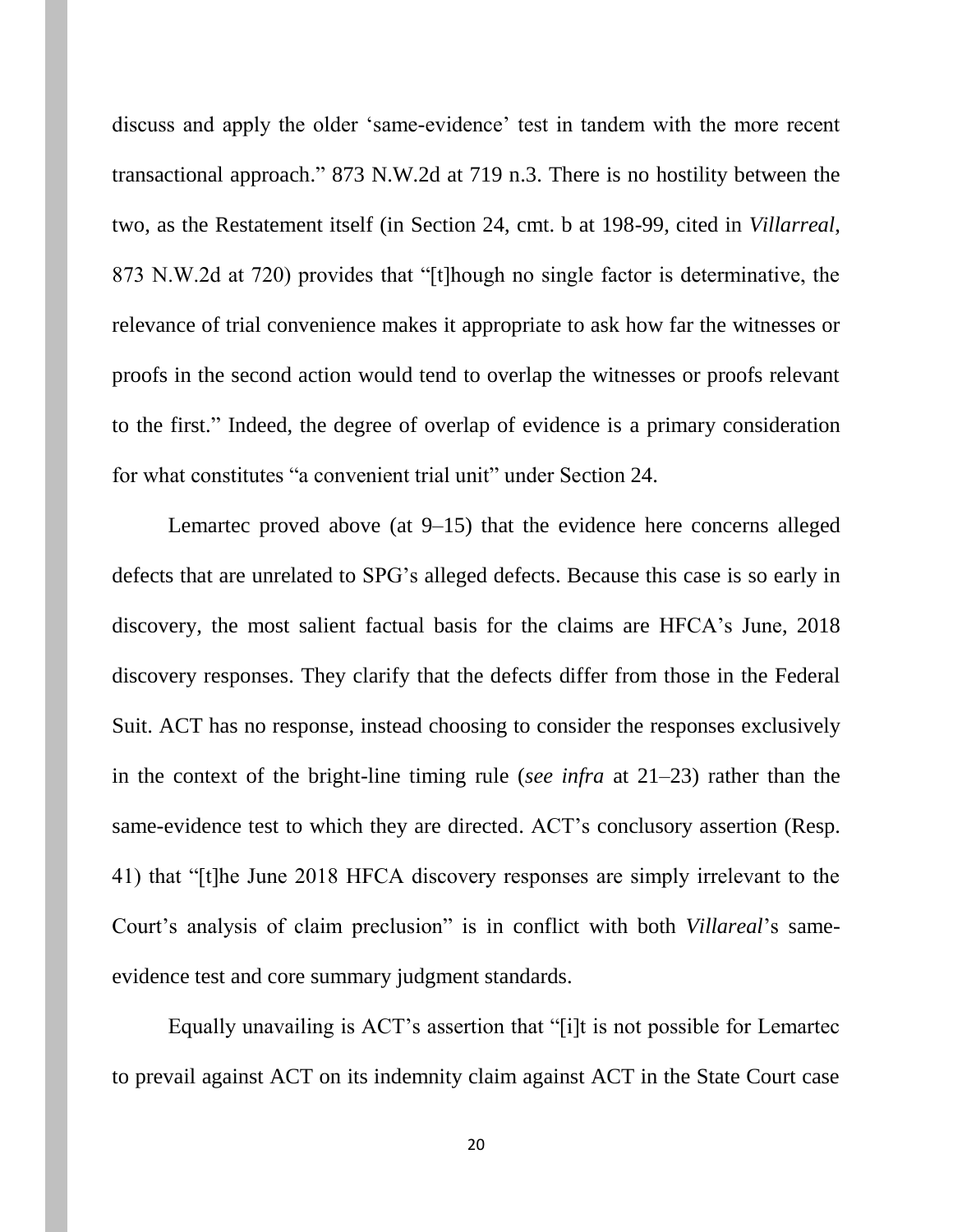without obtaining a judgment that is fundamentally inconsistent with the [federal] judgment." ACT Resp. 32–33. If SPG's alleged pre-completion defects were overstated or not ACT's fault, whereas HFCA's unrelated alleged post-completion defects turn out to be significant and ACT's fault, both of those conclusions could form fully consistent judgments.

#### **2. The bright-line timing rule independently bars claim preclusion.**

ACT tries (ACT Resp. 31-37) to undercut one of Lemartec's independent reasons that claim preclusion could not lie – HFCA's complaint in this case was filed a year after *after* the Federal Suit was filed. Lemartec cited copious authority for a bright-line rule: claims arising after filing of the first complaint are never claim-precluded. It is termed a "bright-line" rule because it permits no messy inquiry into whether amendments might have integrated the two cases. *See* Lemartec Initial Br. 34-46. Although unclear, ACT's argument appears to rely on the theme that the State and Federal Suits are the same and that nothing new happened after the Federal Suit was brought.

First, ACT's position recycles its "identical claims" theory. ACT reasons that there was nothing "new" to address here because "[a]s a legal matter, the claimed differences are immaterial, where they rely on the same transaction, i.e. ACT's performance of the Purchase Order." ACT Resp. 35.

21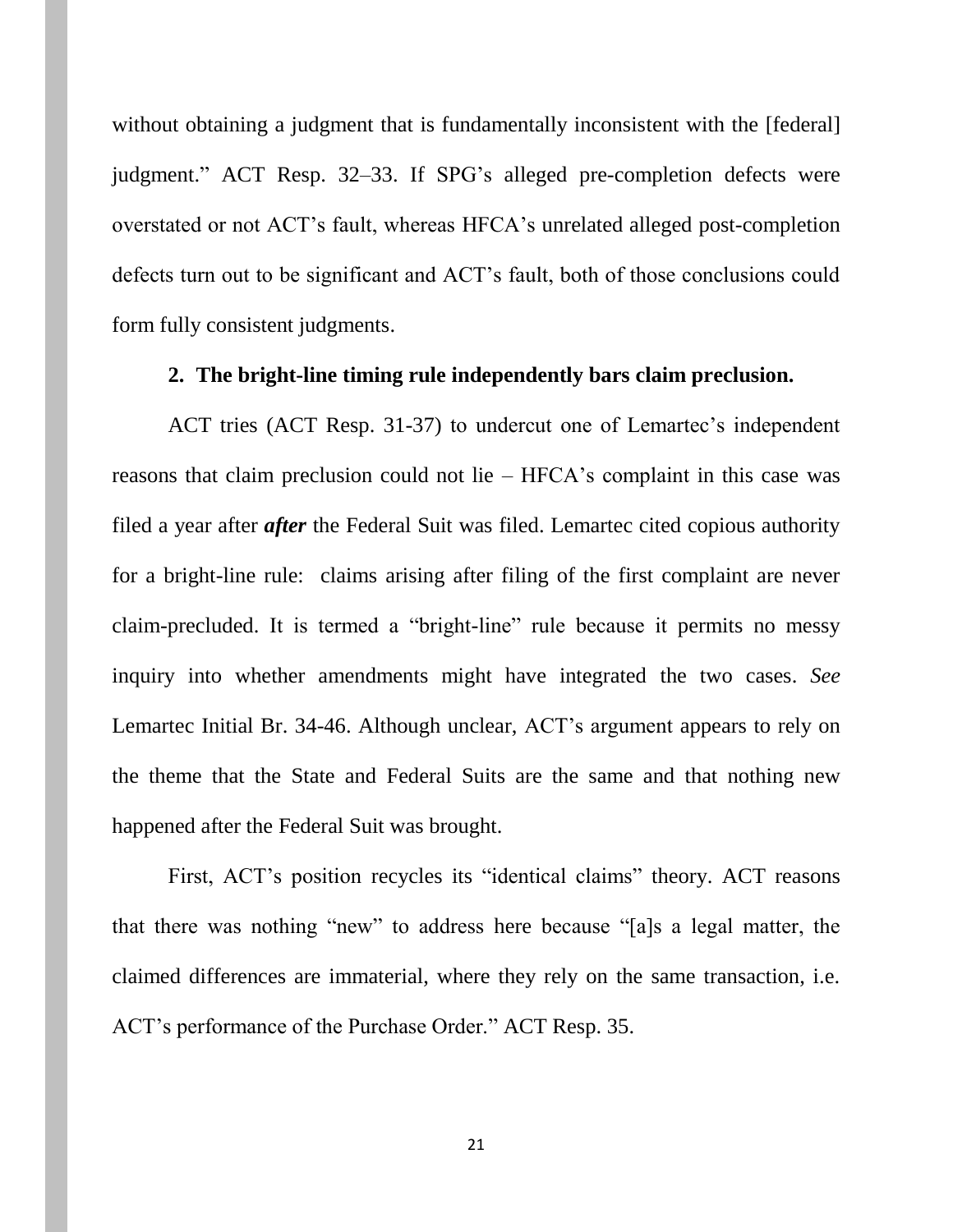ACT also incorrectly relies on *Pavone v. Kirk*, 807 N.W.2d 828 (Iowa 2011), to claim that each contract gets one suit. That was true in *Pavone* only because that was a "total breach" case; "there is no genuine issue of fact concerning total repudiation of the October agreement," meaning that the Court "must determine if the repudiation required SMG to bring a single claim for damages." *Id*. at 835. *Pavone* involved correspondence stating that a management agreement was "terminated," and the counterparty suing for damages for a lost casino contract. *Id*. at 830-31. Later, it became clear that the termination cost the plaintiff yet another casino deal. *Id*. at 831-32. The plaintiff maintained a first suit seeking damages for casino one, secured a \$10 million judgment, then brought a second suit for casino two. This Court affirmed claim preclusion, citing Restatement (Second) of Contracts that "a claim for damages *for total breach* is one for damages based on all of the injured party's remaining rights to performance." *Id*. at 837. (emphasis added).

*Pavone* thus applies settled contract/judgment law barring a party seeking more damages in a second suit based on a repudiated contract. There is no claim that the parties' contract here was repudiated, and Lemartec explained the applicable "partial breach" doctrine in its initial brief (at 54-55). Repudiated contracts get a single suit for all damages past, present and prospective, but this is not a repudiation case.

22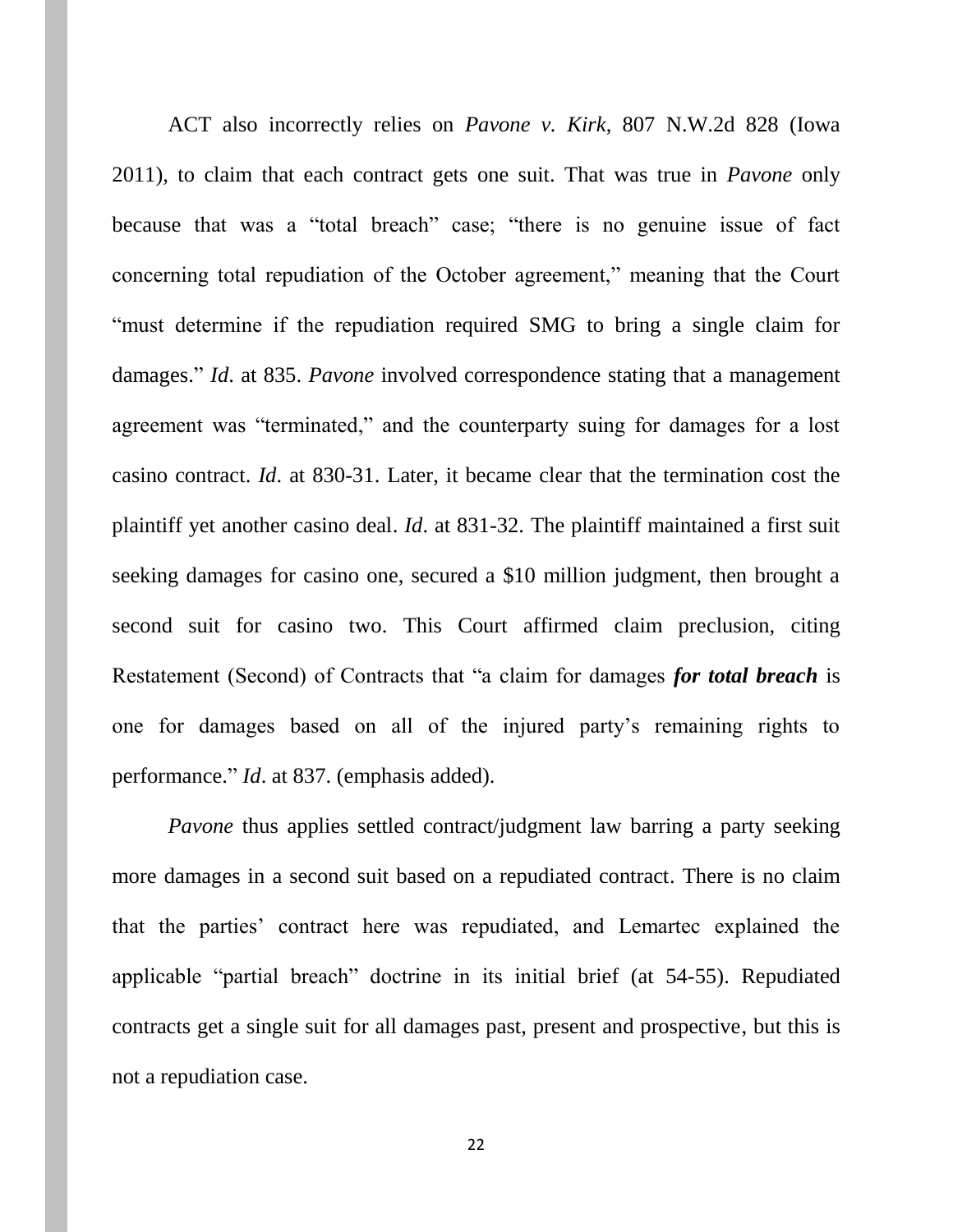ACT tries (ACT Resp. 38) to focus on events after the filing of the Federal Suit (particularly Lemartec's amendment of its Third-Party Petition) to start a new clock under the bright-line rule. But by conducting an examination of how the Federal Suit was actually litigated and speculating as to what might have happened, ACT is engaging in precisely the kind of post-complaint analysis that the bright-line rule precludes. *See* Lemartec Initial Br. 42-43 & n.10 (citing authority).

ACT is also wrong that there was nothing "new" after completion and that "Lemartec has identified no 'subsequent acts' of ACT." ACT Resp. 36. The conceit is that, once ACT turned over the conveyor, it could not have engaged in any further breaches. This ignores Lemartec's whole point that HFCA allegedly identified latent post-completion defects. Iowa plainly recognizes latency, which does not require new contractual performance, and in which contractual issues can manifest long after performance. *See, e.g.*, *infra* at 23–25. If ACT's approach – subsequent suits are legitimate only in the face of new defendant conduct – were accepted, it would be tantamount to dispensing with latency.

#### **3. ACT has no answer to the latency issue.**

ACT, SPG, and Lemartec believed that the conveyor was fully operational when handed over to Conve for subsequent turnover to HFCA. That assumption (which was not actually litigated, but rather assumed) was reflected in the Federal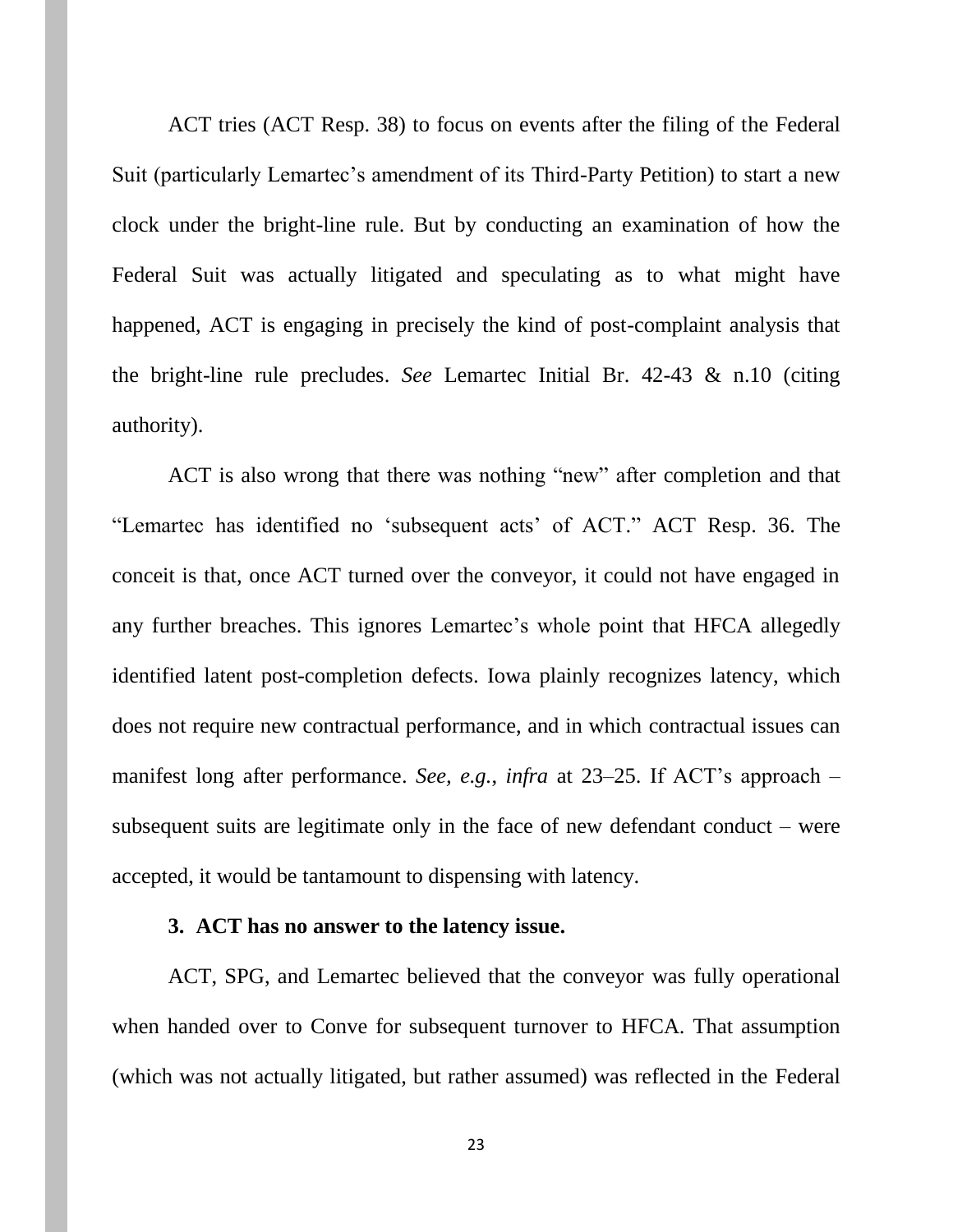Judgment. *See* App. 684 ("[t]he conveyor system was fully operational by June of 2015"). After the conveyor had been operating, HFCA disagreed and alleged classic latent defects such as corrosion and premature decay. *See* App. 935–37. Lemartec now seeks indemnity for these latent defects, yet ACT posits an approach to claim preclusion that would foreclose latent claims whenever there was an initial suit for patent claims. ACT's approach cannot be reconciled with Iowa (or multistate/federal) recognition of latency.

*Elsberry v. Wailes* is directly on point, as it involves construction defects that manifested themselves only after the Elsberrys had lived with the additions and had already recovered for an obvious defect. The denial of claim preclusion there follows a larger body of law permitting second claims based on latent issues.

In *Storey v. Hanks*, 224 P.2d 468 (Idaho 2009), the actor sued a contractor upon completion of a home in 2001 yet lost at arbitration. *Id*. at 471. Then, in 2006, he "experienced water intruding into the house and other problems" and "allegedly discovered additional construction defects that were previously unknown." *Id*. A lower court "held that where the Trustee had asserted a breach of contract claim for construction defects in the prior arbitration, all future claims for construction defects under the same contract were barred by res judicata, even if the future claims had not been asserted in the prior arbitration, were unknown at that time, and could not reasonably have been known." *Id*. En route to reversing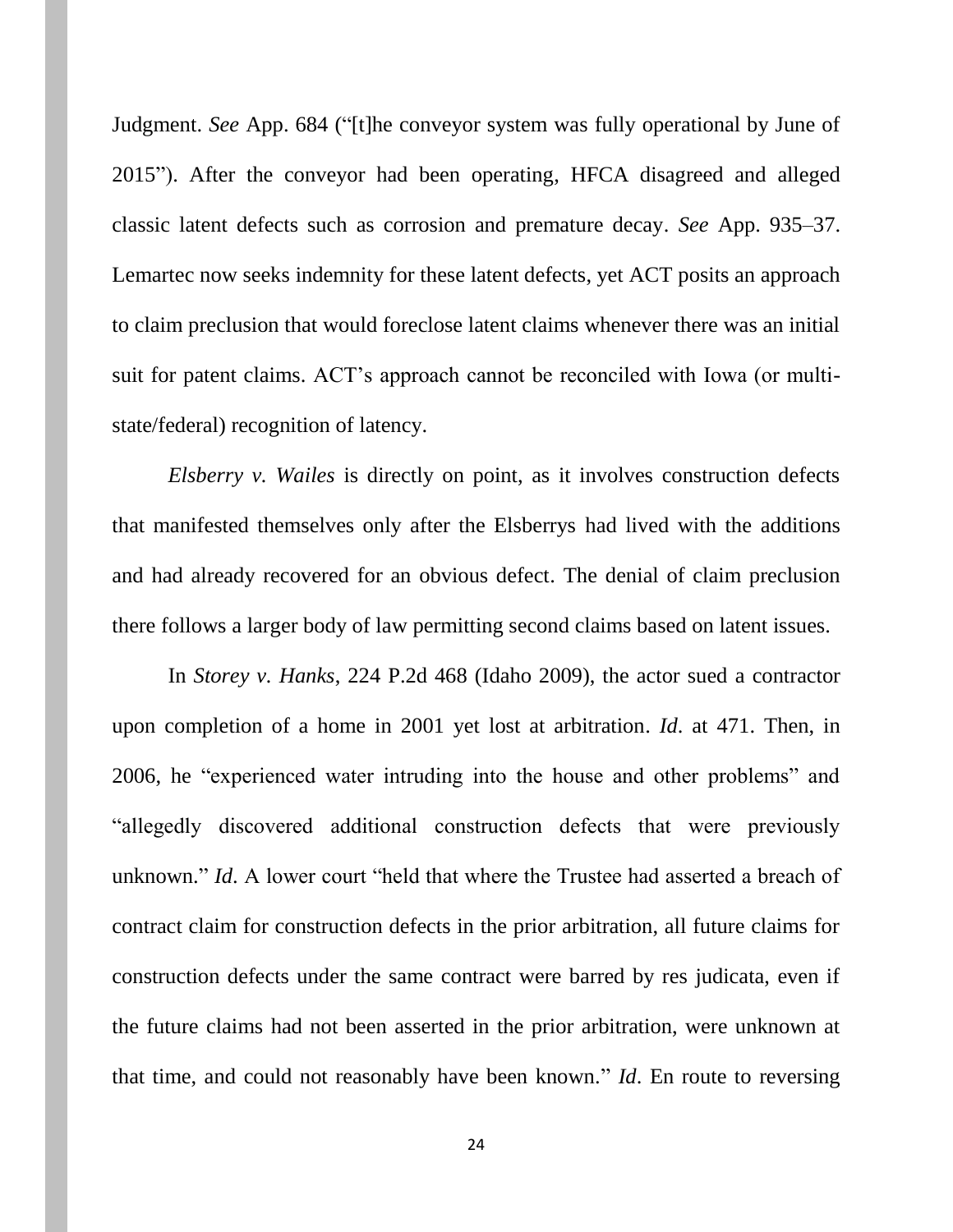and ordering arbitration, the *Hanks* court noted that "[t]here can be more than one construction defect in a construction project. Under the parties' contract, there can also be more than one claim 'arising out of or related to' the parties' construction contract." *Id*. at 475. *See also Pontiere v. Dinert*, 426 Pa. Super 576 (Pa. Ct. App. 1993) (rejecting *res judicata* because "[i]n this suit, [plaintiffs] seek damages incurred in repairing a latent defect in their furnace that was discovered in 1991, four years after the prior action.").

These examples comport with a broader approach to latency, recognizing it as one of the "pragmatic" concerns militating against claim preclusion. *See, e.g.*, *Lovilla Coal Co. v. Harvey*, 109 F.3d 445, 450 (8th Cir. 1997) (affirming denial of *res judicata* in miner's second suit for black lung benefits because "[r]es judicata is not implicated when a miner brings a duplicate claim so long as the claimant demonstrates that his or her physical condition…has changed") (citing multiple conforming cases and noting the latent nature of black lung); *Creek Coal v. Sexton*, 706 F.3d 756, 759 (6th Cir. 2013) (rejecting *res judicata* because "pneumoconiosis is a latent and progressive disease").

# **4. ACT implies that Lemartec could have brought both claims in one action but ignores the diversity jurisdiction problem.**

As noted above, the transactional approach examines what constitutes a "convenient trial unit." 873 N.W.2d at 720. *Villarreal*, for example, dealt with back-to-back suits in state court for breach of an insurance contract followed by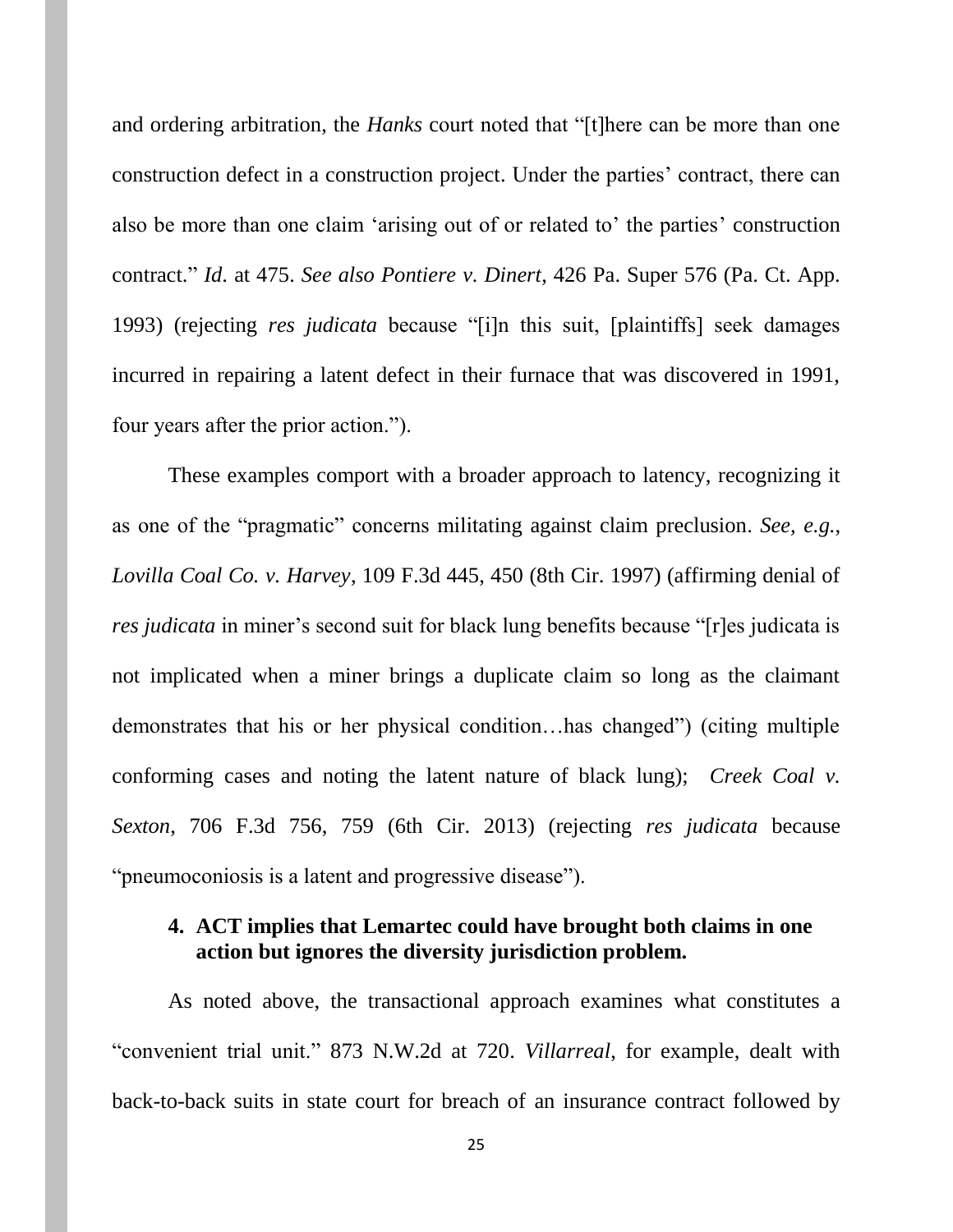bad faith. The Court reviewed the procedures for (bifurcated) treatment (*id*. at 727- 28), as well as other jurisdictions that, pragmatically, used bifurcation. *Id*. at 722- 25. The Court concluded that "during the pre-trial stages of a first-party case like this one, we see no difficulty in combining the breach-of-contract and bad-faith claims." *Id*. at 728.

ACT ignores this language and Lemartec's analysis demonstrating that, in stark contrast to *Villarreal*, Lemartec's indemnity claims involving SPG were subject to diversity jurisdiction, whereas those involving HFCA were not. Thus, not only was there "difficulty in combining" the suits, *id.*, it was jurisdictionally precluded. The district court knew that "Lemartec was jurisdictionally barred from joining HFCA and Conve to the action as non-diverse parties" (Order at 19 n.9) but opined that Lemartec could have moved to dismiss the Federal Suit so the claims could be tried here. *See id*. But it was SPG, and not Lemartec, who initiated the Federal Suit. There is no reason for a federal court to deny a plaintiff its chosen forum, particularly where ACT was pressing counterclaims against Lemartec. Moreover, it is settled under *Noel* that it is the party invoking *res judicata* (ACT) that must object and seek a remedy. *See supra* at 16–18. Combining HFCA's claims with SPG's therefore cannot constitute a "convenient trial unit" under *Villareal*'s transactional test.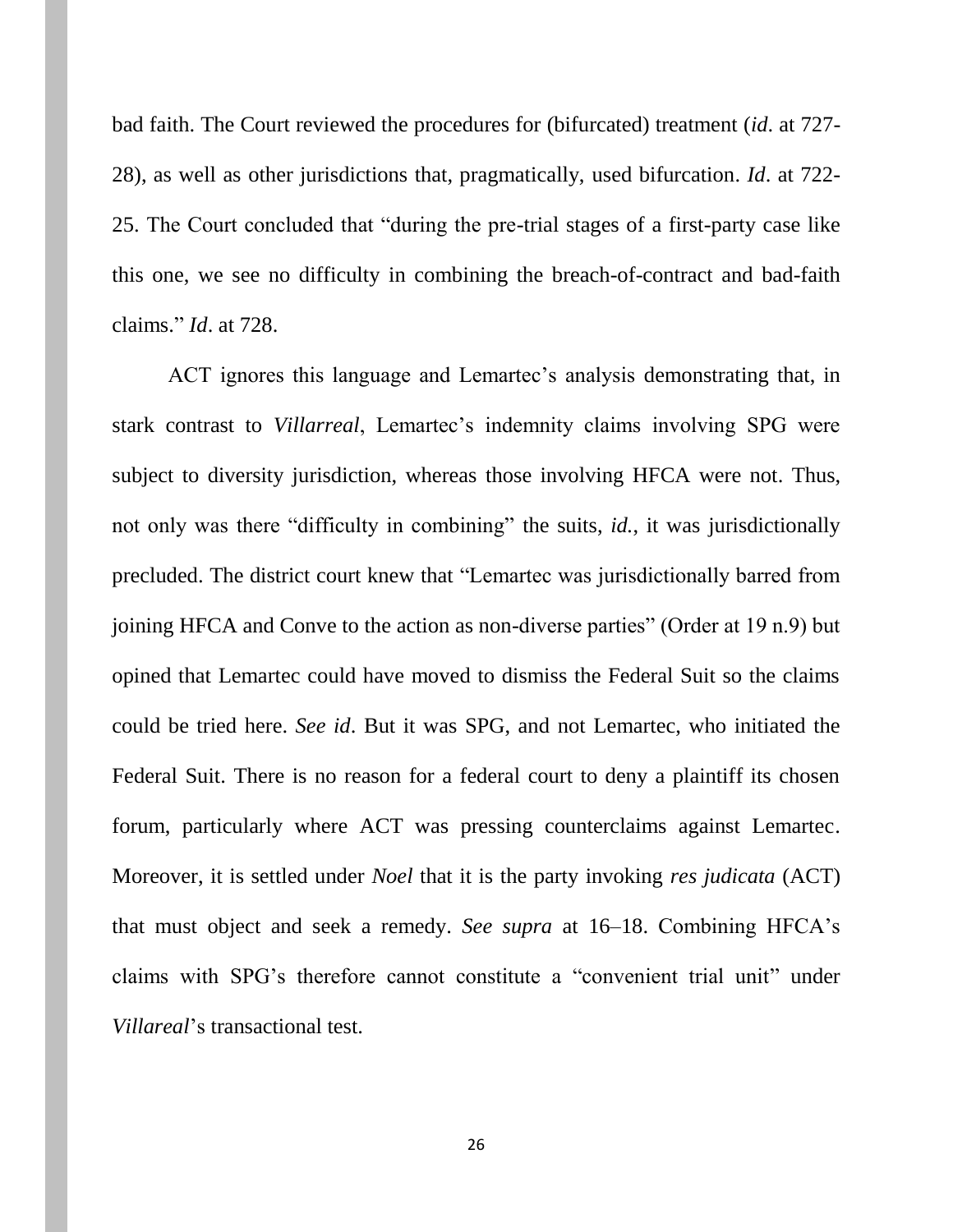### **5. The unique nature of indemnity claims demonstrates that the suits are unrelated and that claim preclusion cannot apply.**

Another pragmatic concern here is the unique nature of indemnity, which caused this case to accrue substantially later than the Federal Suit. Indemnity is not so much a cause of action as a way of shifting liability for other causes of action. As such, those seeking indemnity have to react to the primary liability claim, and the indemnity claim accrues only when liability is fixed and the indemnitor refuses to indemnify.

Lemartec cited *In re Lehman Brothers.*, 593 B.R. 166, 180-82 (Bankr. S.D.N.Y. 2018), for the proposition that "LBHI's contractual indemnity claims did not accrue until LBHI's liability was fixed upon the approval of a prior 2014 settlement." Lemartec Initial Br. 41. ACT first asserts that "*LBHI* addressed issue preclusion, not claim preclusion." ACT Resp. 45. But *LBHI* addressed both claim *and* issue preclusion. *See, e.g.*, *LBHI*, 593 B.R. at 178 ("Motion to dismiss the Complaints on the basis of *claim preclusion* is denied.") (emphasis added). Second, ACT claims that *LBHI* "merely" addressed the statute of limitations and "[t]he issue was not . . . the same" as Lemartec's accrual issue. ACT Resp. 45. That is also wrong; the case turned on accrual of indemnity, which is when limitations began to run: "LBHI's claim for indemnification under section 711 of the Seller's Guide *did not accrue* until the date of the Fannie Mae Settlement,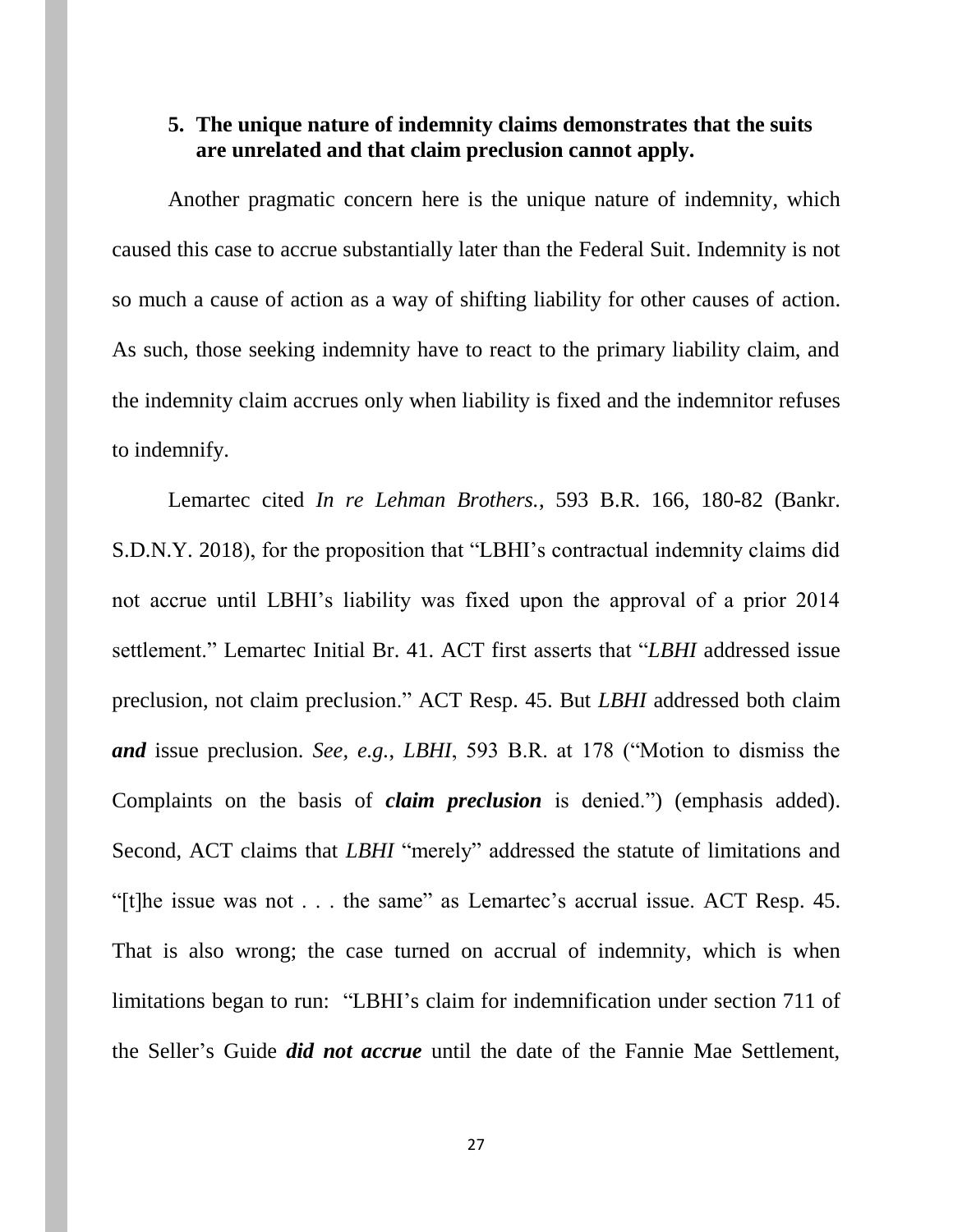*when its liability to a third party was fixed* or payment was made." *LBHI*, 593 B.R. at 181 (emphasis added).

Citing *Arnevik v. Univ. of Minn*., 642 N.W.2d 315 (Iowa 2002), ACT asserts that indemnity is irrelevant. Arnevik "sued her employer for indemnification based on the principle of respondeat superior." *Id*. at 317. Suffering dismissal, Arnevik tried to "pursue[] an alternate theory of indemnification based on contract." *Id*. But *Arnevik* says nothing about seeking the same indemnification for two different sets of problems. Instead, it is the prototypical plaintiff losing on one legal theory and trying again on another. *Id*. at 319.

#### **III. ACT IS NOT ENTITLED TO ISSUE PRECLUSION**

ACT admits (ACT Resp. 54) that, in order to prevail on issue preclusion, it needed to prove that the issue involved here is identical to an issue actually resolved earlier. ACT returns to its "identical pleadings" argument: "Lemartec's nearly identical state-court and federal-court amended pleadings, filed a day apart, establish the identity of the issues." ACT Resp. 55. Lemartec disproved this above (at 9–14). ACT's related arguments also fail.

A. ACT first claims (ACT Resp. 55-59) that defining the issue for preclusion "depend[s] on the elements of the litigated claims." This just relabels ACT's pleading argument, since pleadings typically recite the elements without factual detail. As previously demonstrated (at 18–22), considering only the elements of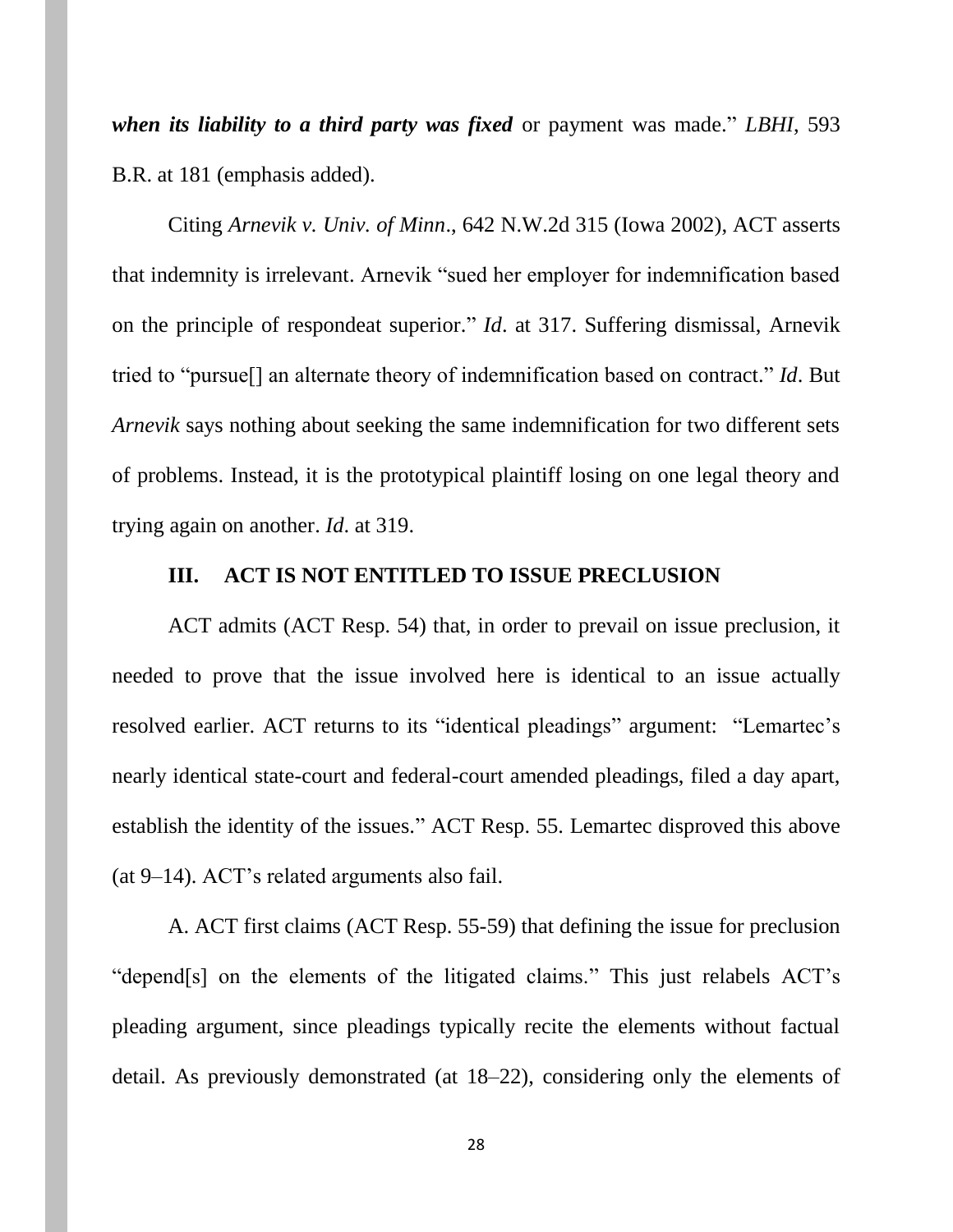contract-based claims is equivalent to arguing that one alleged breach of a contract, no matter how minor, immunizes the defendant from any subsequent suit for breach, because the elements are the same.

ACT has no authority on point. ACT dwells on *Soults Farms, Inc. v. Schafer*, 797 N.W.2d 92 (Iowa 2011), but does not argue that it supports the approach of looking to the elements to define the issue. In *Soults*, the Court found that the issue of an individual's authority to bind a company was presented in two cases involving different documents. Although the documents were slightly different, the issue of corporate authority was identical; the party merely tried to raise additional arguments on the identical issue in the second suit, which the Court prevented. *See id*. at 105. It was critical that the party had every opportunity to raise the new argument in the first case. *See id*. at 106. The case therefore dictates the opposite result in cases like this one, where Lemartec could not have raised the latent defects HFCA pled when the Federal Suit was filed, and where joining HFCA would have destroyed diversity.

Similarly unavailing is ACT's citation (ACT Resp. 55) of *Hunter v. City of Des Moines*, 300 N.W.2d 121 (Iowa 1981), for the proposition that similar pleadings can establish identity of the issues. *Hunter*, focusing on offensive issue preclusion, treated identity only in passing. *Id*. at 125. The court did not describe how detailed the allegations of negligence were, but it is clear from context that the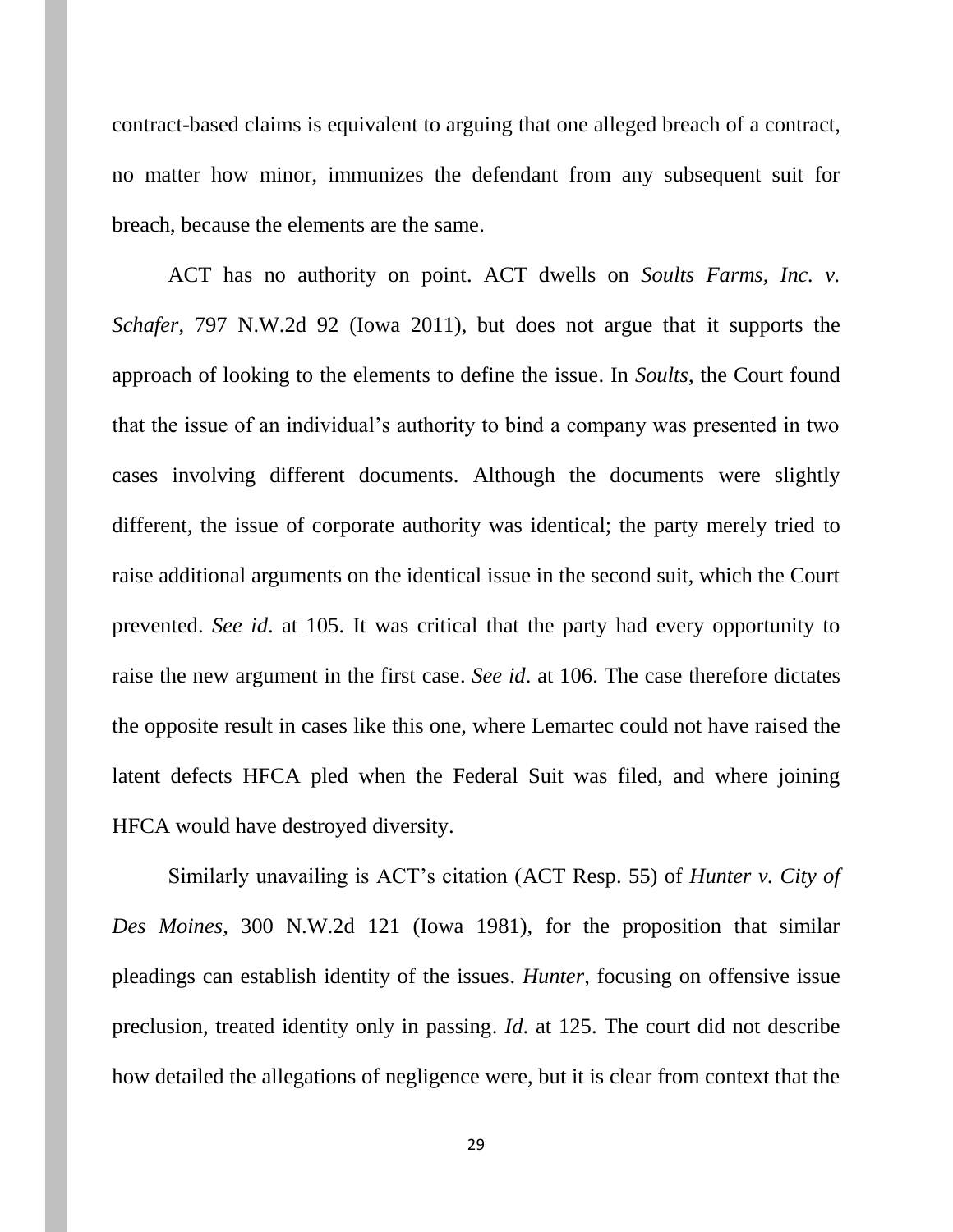central allegation (negligently leaving a pile of snow near an automobile accident, *see id*. at 122) would be identical between the two suits. *Hunter* cannot control here, where the alleged breaches center on distinct issues asserted far apart in time.

The one case ACT cites in which a court does actually consider elements of claims is *Iowa S. Ct. Bd. Prof. Ethics v. D.J.I.*, 545 N.W.2d 866 (Iowa 1996). There, the client successfully sued its lawyer for fraud. *Id*. at 869. The question arose whether the prior action definitively determined a breach of professional duty in disciplinary proceedings pursuant to Supreme Court Rule 118.7. Because the Rule required the burden of proof in the prior proceeding to be greater than a mere preponderance of the evidence (*see id*. at 871), the Court had to parse the elements of fraud, which had an elevated burden of proof. *See id*. at 875. The fraud against the clients was precisely the conduct meriting discipline, so the Court permitted offensive issue preclusion. *See id*. Nothing in the case remotely suggests that the failure to prove breach of contract for one set of defects precludes future inquiry into a separate set of alleged defects.

B. ACT next argues (ACT Resp. 59–60) that it is entitled to issue preclusion because it prevailed on its claim for nonpayment. That too misses the point. The parties did not dispute that ACT had performed the broad outlines of its contract by designing and fabricating the conveyor; the question was whether SPG's additional installation burden resulted from ACT's deficient performance. ACT is correct the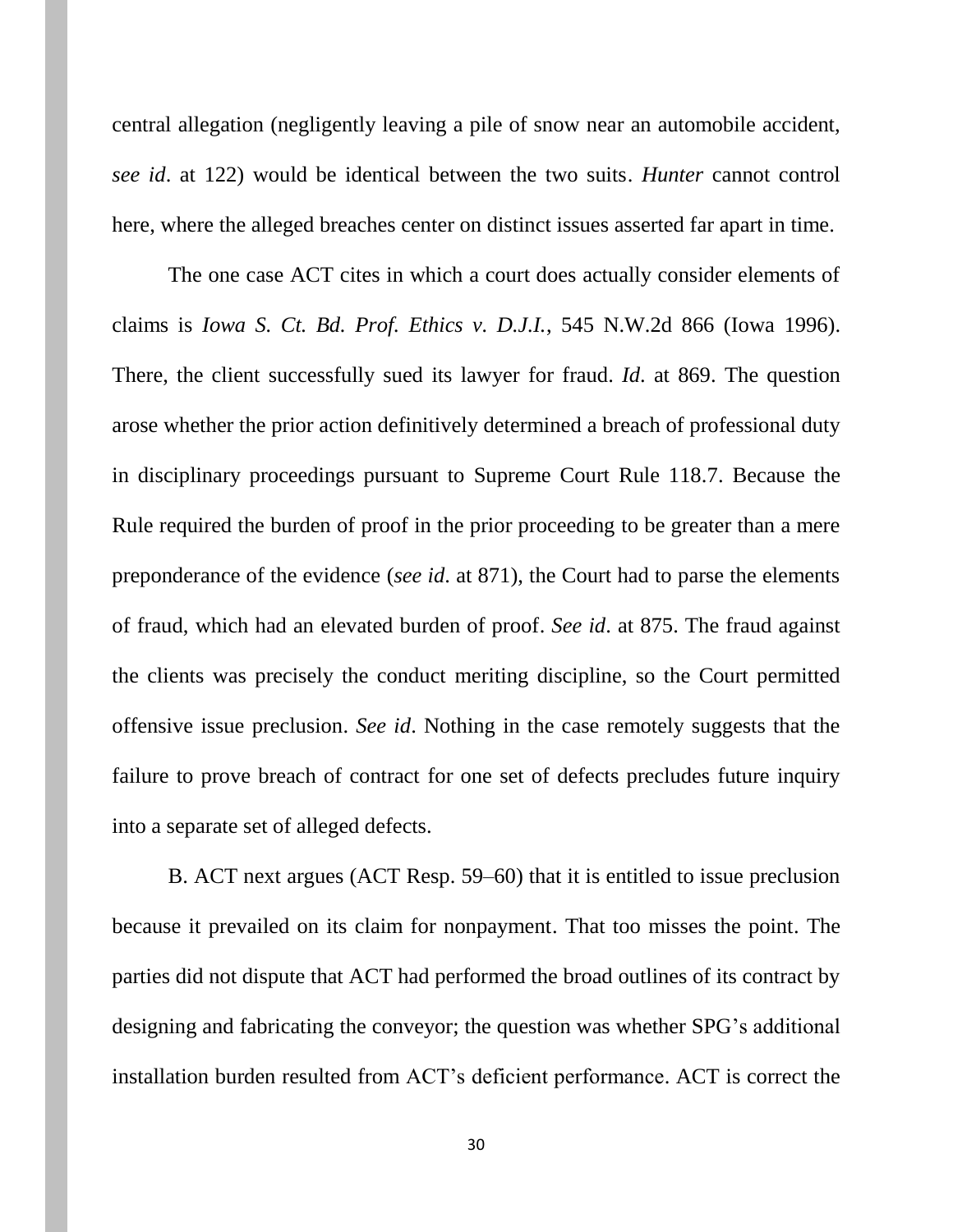federal court ruled that it did not breach the contract as it pertained to that. But, again, the federal court itself defined the "issue" involved in that case as responsibility *for Lemartec's payment to SPG*. *See* App. 686–87. There is no support in the record for ACT's present claim that the issue involved in the Federal Suit was whether ACT's performance was faultless, precluding future recovery for latent defects. It recycles ACT's incorrect one-contract-one-suit argument.

C. ACT recycles that argument again (ACT Resp. 60–62) by arguing that the indemnity claim "involves the same issue of whether ACT violated any terms of the Purchase Order or any express or implied warranties arising from it." *Id*. at 60. Certain of ACT's premises are correct. It is true that Lemartec must "establish the basis for ACT's indemnity obligation to Lemartec," "that the Purchase Order contains no express indemnity provision," and that indemnity depends on Lemartec proving ACT breached a duty. *See id*. at 60-62. It is also true that ACT's duties to indemnify Lemartec derive ultimately from the Purchase Order. *See id*.

The insurmountable problem is the conclusion that ACT demands from those premises. Again, the federal court decided *only* ACT's contractual responsibility "for what Lemartec paid to SPG, the original plaintiff in this case." App. 686–87. ACT dismisses this as "a red herring" (ACT Resp. 60), but in fact it is ACT's analysis that presents a whole different kettle of fish from anything considered in the Federal Suit. ACT wants this Court to reason that, because the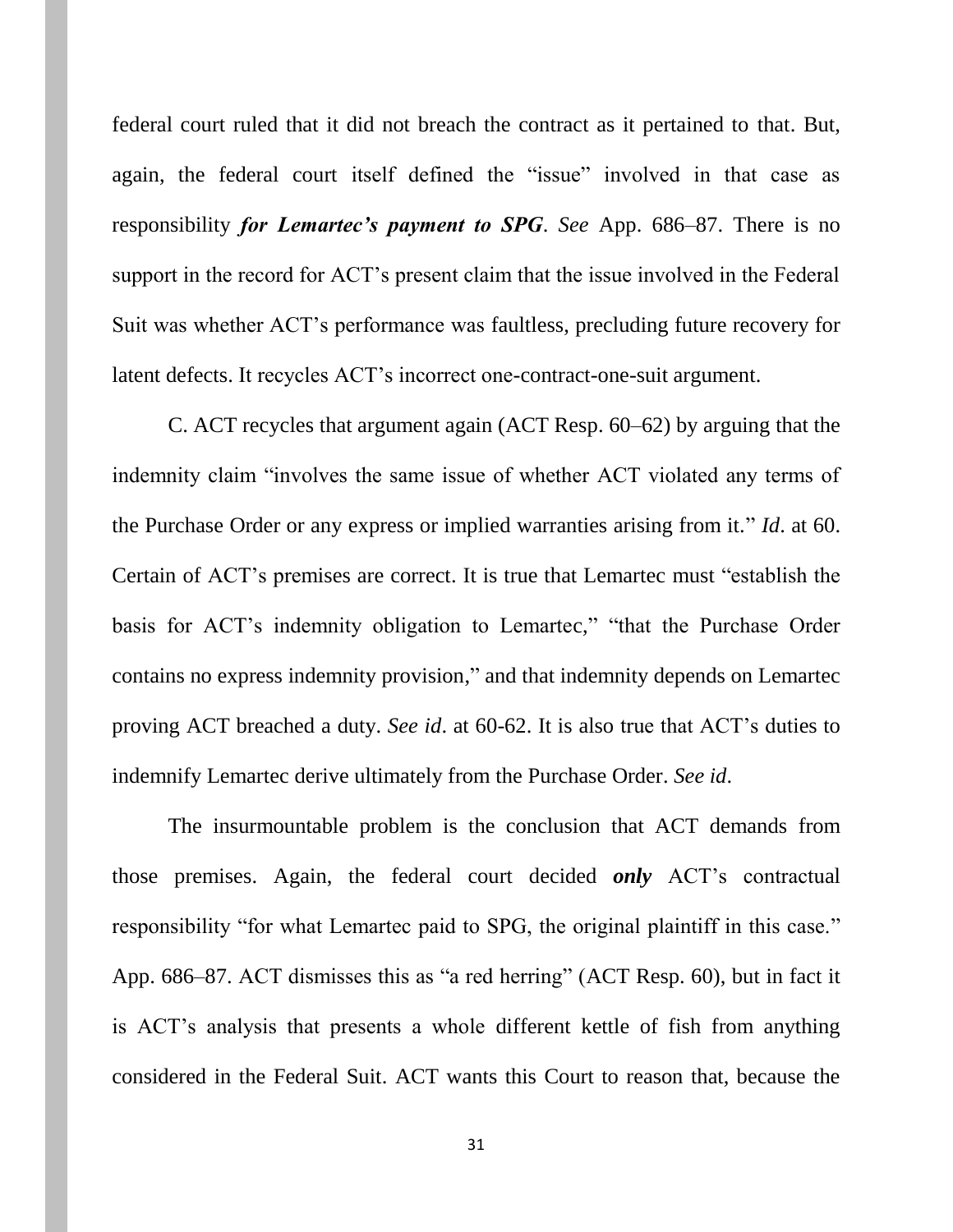federal court did not find a breach of ACT's duty compelling indemnification *specifically with respect to the pre-completion issues involved in the extra payments to SPG*, that there can be no breach of ACT's duty compelling indemnification for *HFCA's post-completion allegations*. The federal court did not find that indemnification was categorically unavailable under the Purchase Order; it merely found that ACT had not breached the contract regarding SPG's pre-completion issues. Thus, ACT's argument amounts to yet another assertion that a defendant's victory in one suit under a contract confers blanket immunity for any subsequent suits, even suits for unknown latent defects. That is still incorrect.

D. ACT's recycling of this argument a fourth time also fails. ACT's assertion that "the Federal Court found ACT satisfied each of the obligations Lemartec relies on in the State Case as the basis for ACT's common law indemnity obligation" (ACT Resp. 63–66) is more of the same. Now, ACT focuses on the individual contract provisions, the breach of which Lemartec identified as justifying indemnity. *See id*. at 63. Thus, ACT reasons, because "the Federal Court expressly found in ACT's favor on each claim" (*id*. at 64), it must necessarily follow that "Lemartec is unable to identify a source of either implied contractual indemnity or equitable indemnity." *Id*. at 65.

The problem is the same. When considering whether ACT breached the enumerated contract provisions, the federal court did so specifically in the context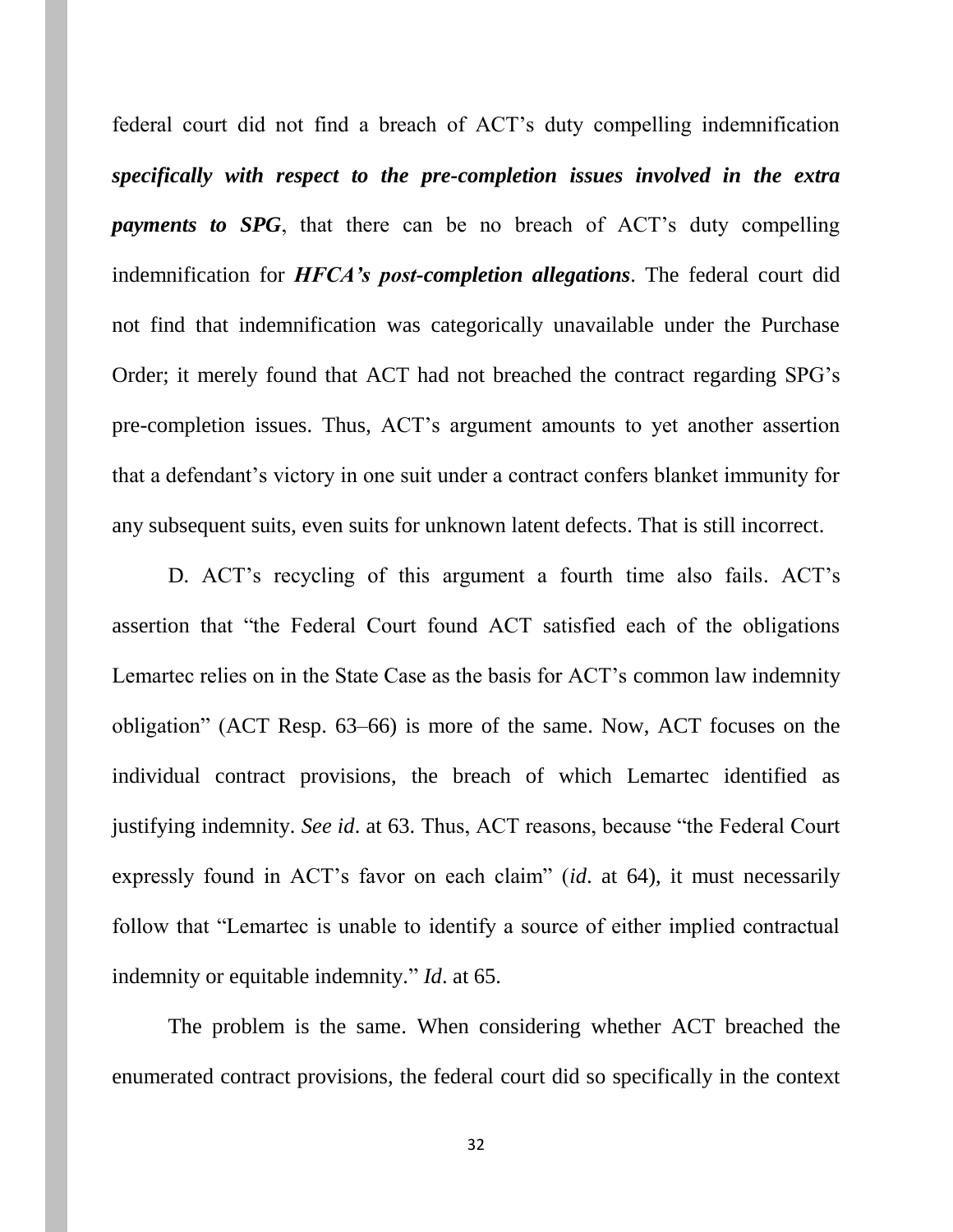of determining ACT's contractual responsibility "for what Lemartec paid to SPG, the original plaintiff in this case." App. 686–87. That finding expressed no opinion as to whether those same provisions might be breached by latent defects not before the court. The "issue" of whether SPG's alleged pre-completion defects violated the Purchase Order can hardly be considered "identical" to the issue of whether HFCA's alleged latent, post-completion defects violated the Purchase Order. ACT does not even articulate an argument as to how that could be the case, except for its constant premise that a contract can be breached only once.

E. ACT unpersuasively quarrels with the distinction between pre-completion versus post-completion defects (ACT Resp. 66-71). First, ACT misconstrues what "post-construction defects" means. It does not mean that ACT worked and introduced new defects after the conveyor turnover. Rather, it means that this case solely concerns alleged latent defects *that manifested themselves* after HFCA received the conveyor. Viewed with that understanding, there is nothing in Lemartec's pleading "directly refut[ing]" (ACT Resp. 67) the pre-/post-completion distinction.

ACT invokes Illustration 2 from Restatement (Second) of Judgments §27. There, a defendant claims fraud in the inducement as a contract defense, loses, and is precluded from raising the identical defense in a subsequent suit. Of course, the defense of fraud is binary; any given contract either was or was not procured by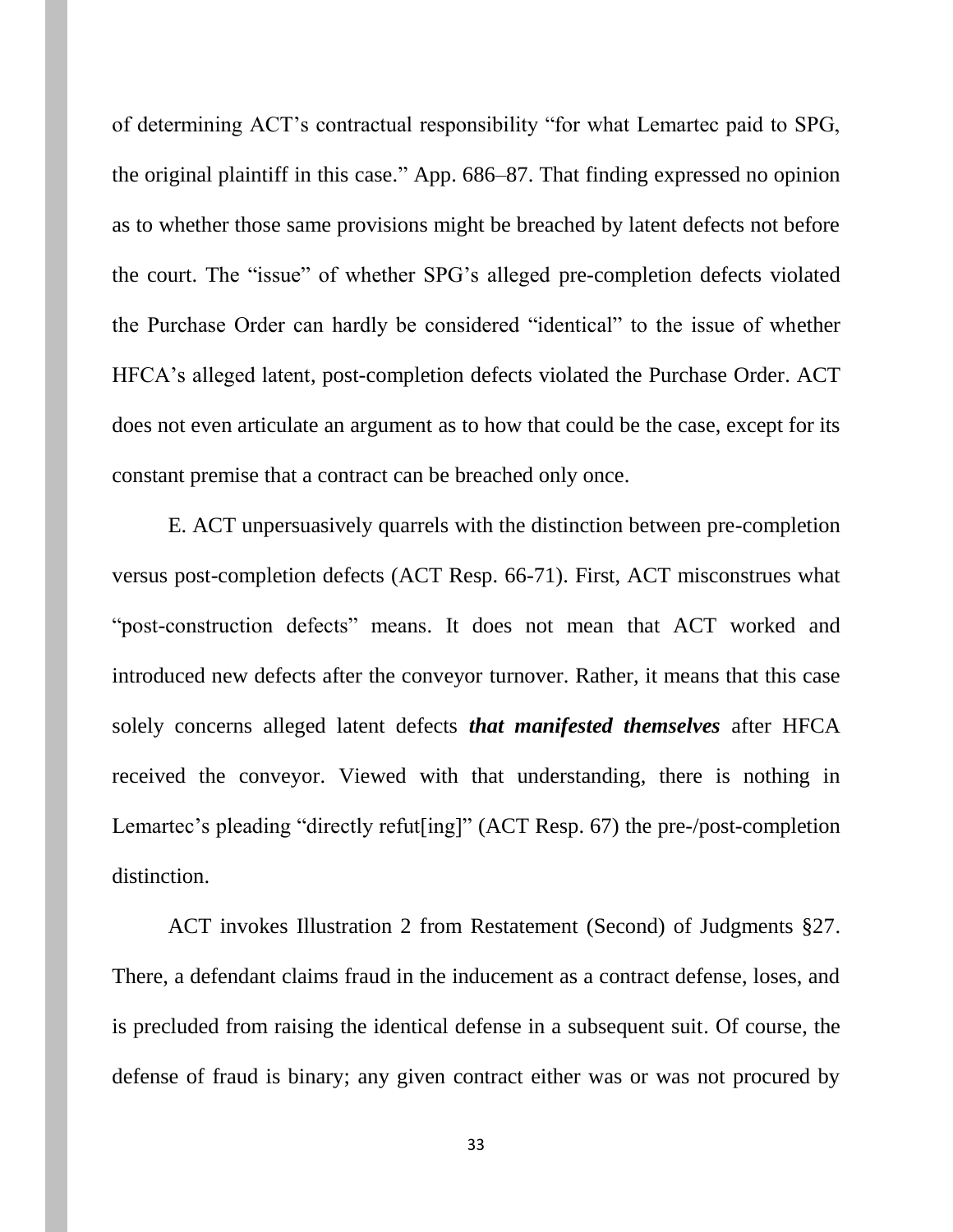fraud. That is not analogous to losing a suit for breach of contract, which does not foreclose the possibility of later proving a latency breach on different facts. This is the same one-contract-one-suit error.

F. Finally, ACT briefly (ACT Resp. 71-72) addresses the fact that Lemartec's claims seek *indemnity* damages. Specifically, ACT claims "[t]hat different first-party plaintiffs may be involved in the two cases does not change the fact that the indemnitee must identify a basis for its claim against the indemnitor." *Id*. at 72. First, while it is true that different first-party plaintiffs do not change the elements of indemnity claims, it is equally true that different first-party plaintiffs involve essential differences, such as accrual and whether necessary parties could have been added. *See supra* at 25–28. ACT has no response to these differences, rendering the issues here far from "identical." Second, the identical elements of indemnity do not affect issue preclusion unless the failure to obtain indemnification for certain defects necessarily precludes all indemnification for subsequently discovered latent defects, which it does not.

#### **IV. LEMARTEC DID NOT WAIVE ANY CLAIMS**

ACT argues that Lemartec waived the dismissal of Counts III-VI because "Lemartec argues only that its indemnity claims in the two actions involve different issues." Resp. 72. ACT's argument is misplaced.

34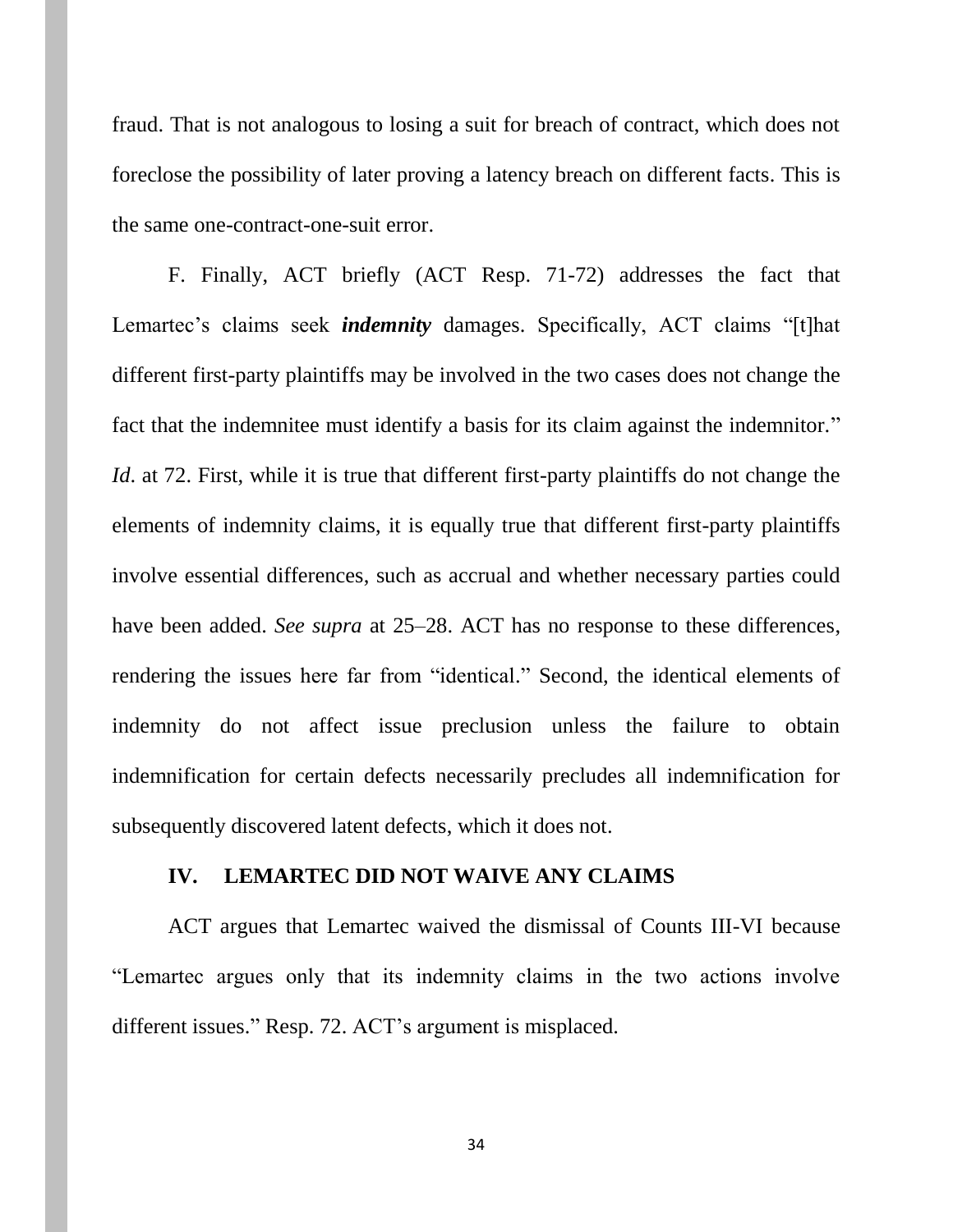Lemartec previously explained (*see supra* at 10–16) that each of its different substantive counts in the Federal Suit sought identical damages – overage paid to SPG for installation. As ACT is eager to point out, Lemartec's pleadings here track the federal pleadings; under various theories, they each seek indemnity from ACT. Although there are six different counts (only two of which expressly reference indemnification), they each seek as damages only what Lemartec may have to pay others. Each of the counts are properly treated as an indemnification theory.

ACT incorrectly implies that the district court conducted a separate *res judicata* analysis of each count necessitating separately captioned appellate arguments. The court consistently referred to *all of Lemartec's claims* as "indemnity," regardless of the exact legal theory. In the conclusion of its claim preclusion analysis, the court lumped all the counts together, concluding "Lemartec's third-party *petition for indemnity* from ACT stems from the same written agreement underlying transaction as that litigated and adjudicated in federal court." App. 349 (emphasis added). *See also, e.g.*, App. 331–32, 332 n.3, 342 ("Lemartec's claims for indemnification from ACT in both cases are premised on the contractual relationship between Lemartec and ACT under the Purchase Order for the design and fabrication of a salt conveyor."), 347, 350 (describing issue as "whether ACT's performance entitled Lemartec to indemnity under theories of breach of contract and implied or equitable remedies"), 351, 353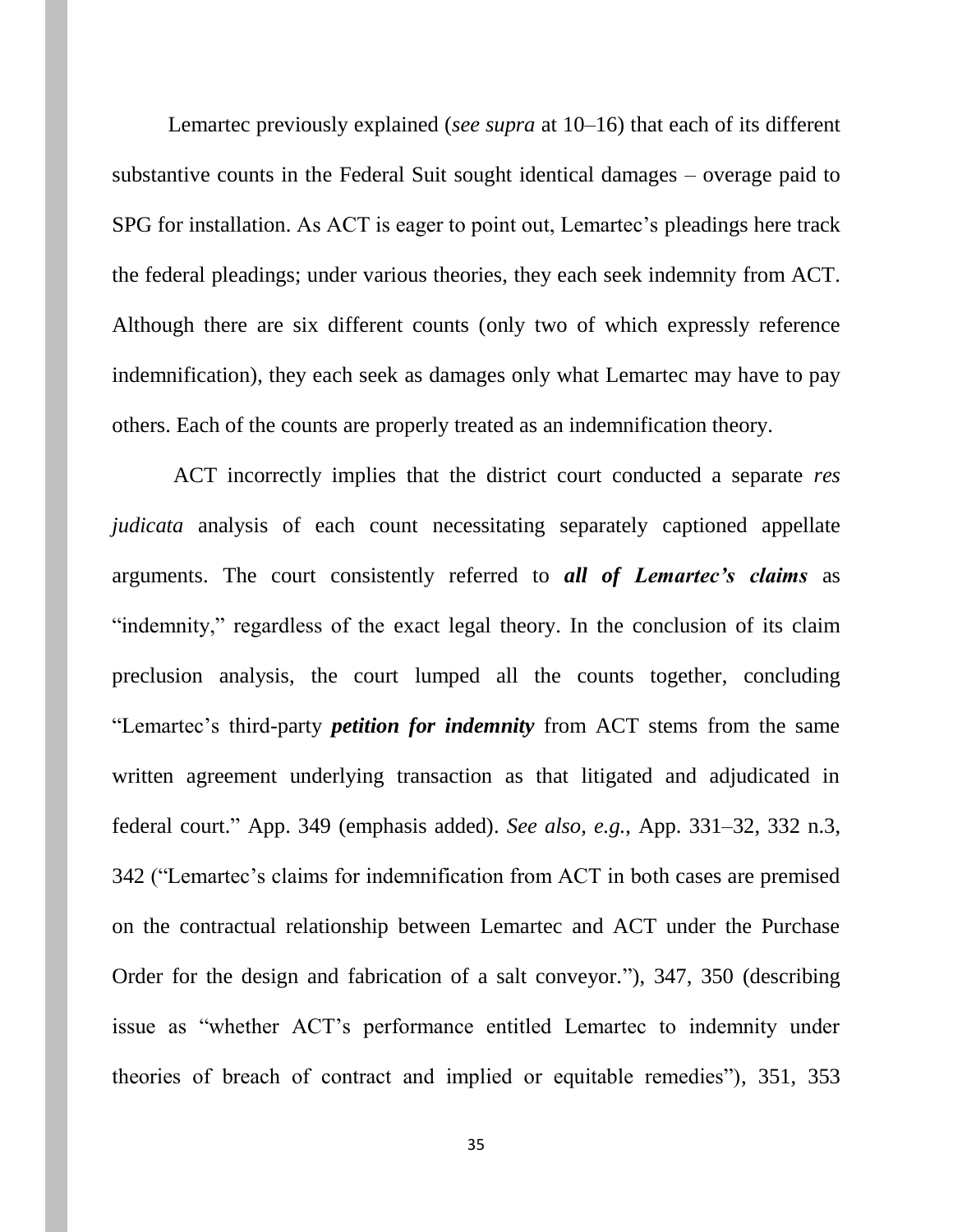(noting that the federal court "could have found ACT liable to indemnify Lemartec for those damages resulting as an outgrowth of its deficient performance" and string-citing the statutory basis for each count), 354, and 355 ("*res judicata* bars Lemartec from pursuing further litigation against ACT for indemnity on the basis that ACT's performance under the Purchase Order violated express, implied, or contractual warranties.").

The district court properly denominated each of Lemartec's counts as "indemnity counts" based on the damages sought. The Order consistently used the shorthand of "indemnity" for all counts, without a separate count-by-count analysis. Lemartec adopted the same convention in its appellate briefs. There is no waiver in following this convention.

#### **CONCLUSION**

The summary judgment should be reversed and the case remanded.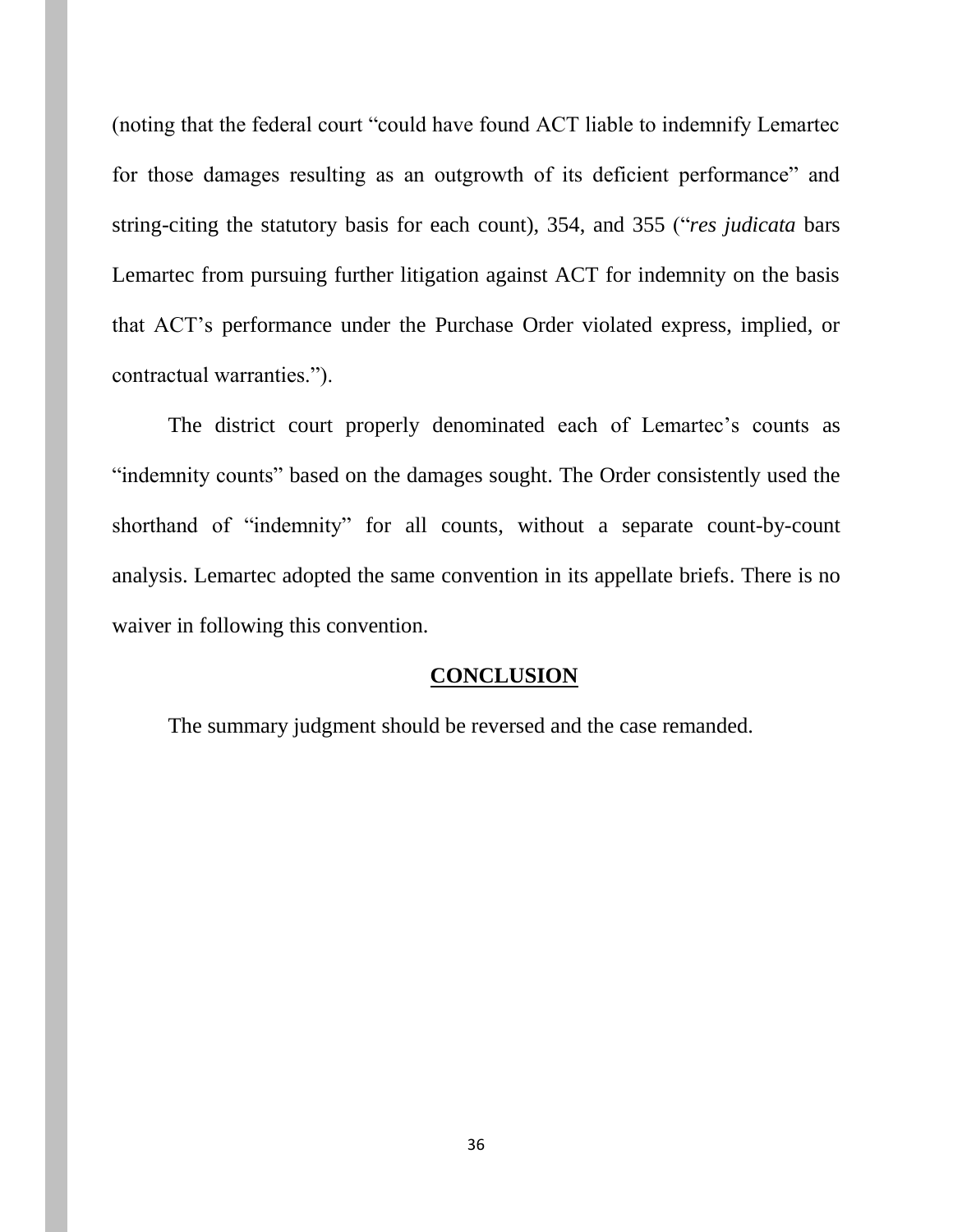## BRADSHAW, FOWLER, PROCTOR & FAIRGRAVE, P.C.

By: */s/ Andrew C. Johnson* Mark L. Tripp AT0007897 Andrew C. Johnson AT0004012 Robert J. Thole AT0011347 801 Grand Avenue, Suite 3700 Des Moines, IA 50309-8004 Phone: (515) 243-4191 Fax: (515) 246-5808 E-Mail: tripp.mark@bradshawlaw.com E-Mail: johnson.andrew@bradshawlaw.com E-Mail: thole.robert@bradshawlaw.com

ATTORNEYS FOR THIRD-PARTY DEFENDANT-APPELLEE LEMARTEC ENGINEERING & CONSTRUCTION n/k/a LEMARTEC CORPORATION